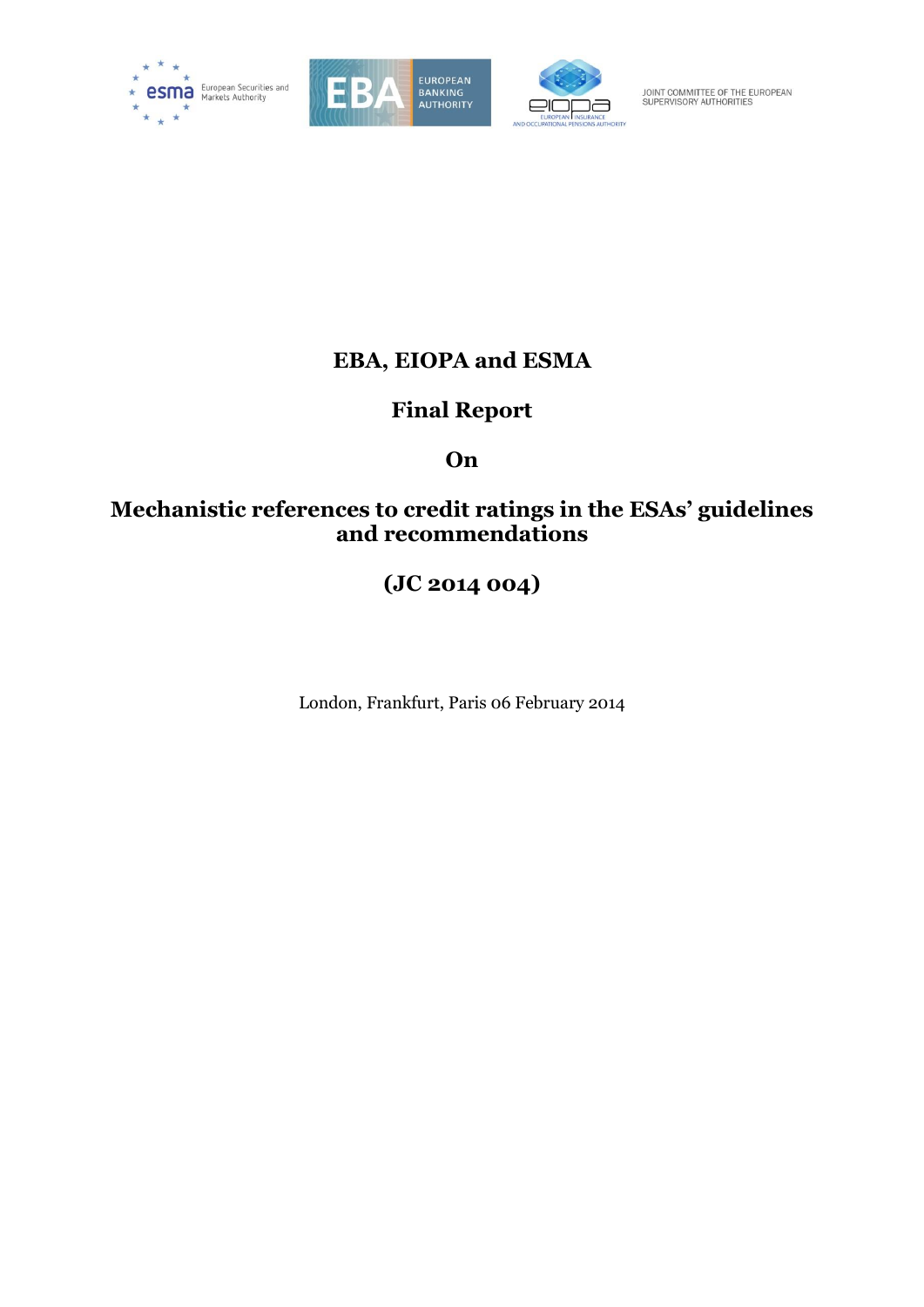





## **Table of contents**

| Acronyms                                                                                       | ્વ             |
|------------------------------------------------------------------------------------------------|----------------|
| Overview                                                                                       | $\overline{4}$ |
| Feedback Statement<br>II.                                                                      | .5             |
| III. Definitions                                                                               |                |
| IV. General examples of provisions, texts and guidelines with references to credit ratings     |                |
| (non-exhaustive list)                                                                          | 8              |
| V. Guidelines and recommendations currently in force containing references to ratings          |                |
| which are NOT considered as sole or mechanistic                                                | 10             |
| VI. Guidelines and recommendations currently in force containing references to ratings         |                |
| which are considered as sole or mechanistic and proposed action.                               | -14            |
| Annex I: Impact Assessment on reducing sole or mechanistic reliance on credit ratings _____ 19 |                |
| Annex II: References to credit ratings in the Solvency II Directive (Directive 2009/138/EC) 30 |                |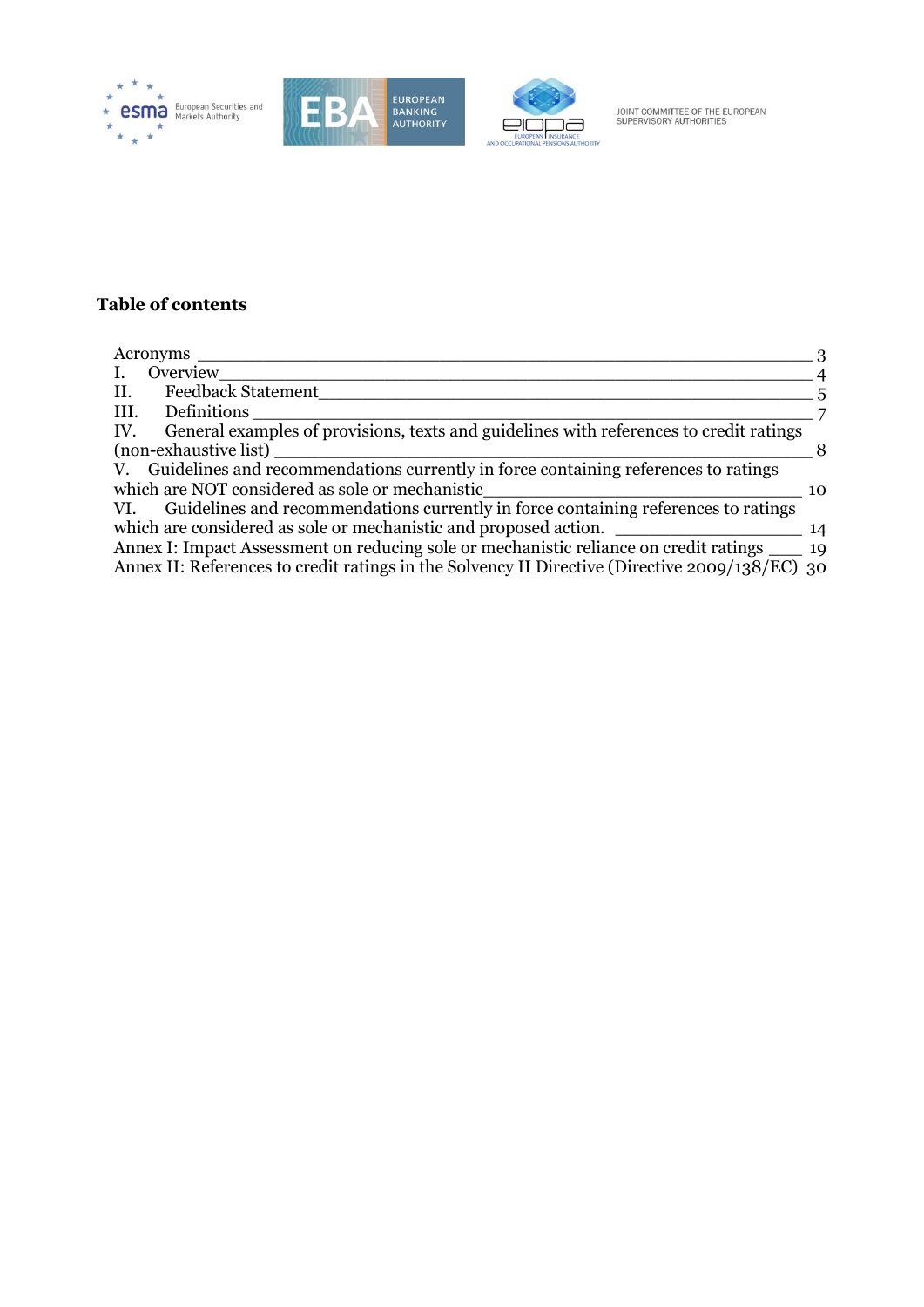





## <span id="page-2-0"></span>**Acronyms**

| <b>EBA</b>    | <b>European Banking Authority</b>                                     |
|---------------|-----------------------------------------------------------------------|
| <b>ESMA</b>   | European Securities and Markets Authority                             |
| <b>EIOPA</b>  | European Insurance and Occupational Pensions Authority                |
| <b>CEBS</b>   | <b>Committee of European Banking Supervisors</b>                      |
| <b>CEIOPS</b> | Committee of European Insurance and Occupational Pensions Supervisors |
| <b>CESR</b>   | <b>Committee of European Securities Regulators</b>                    |
| <b>NCAs</b>   | national competent authorities                                        |
| <b>SCA</b>    | sectoral competent authorities                                        |
| <b>STMMF</b>  | short-term money market fund                                          |
| <b>MMF</b>    | money market fund                                                     |
| MFI           | monetary financial institutions                                       |
| <b>SA</b>     | standardised approach                                                 |
|               |                                                                       |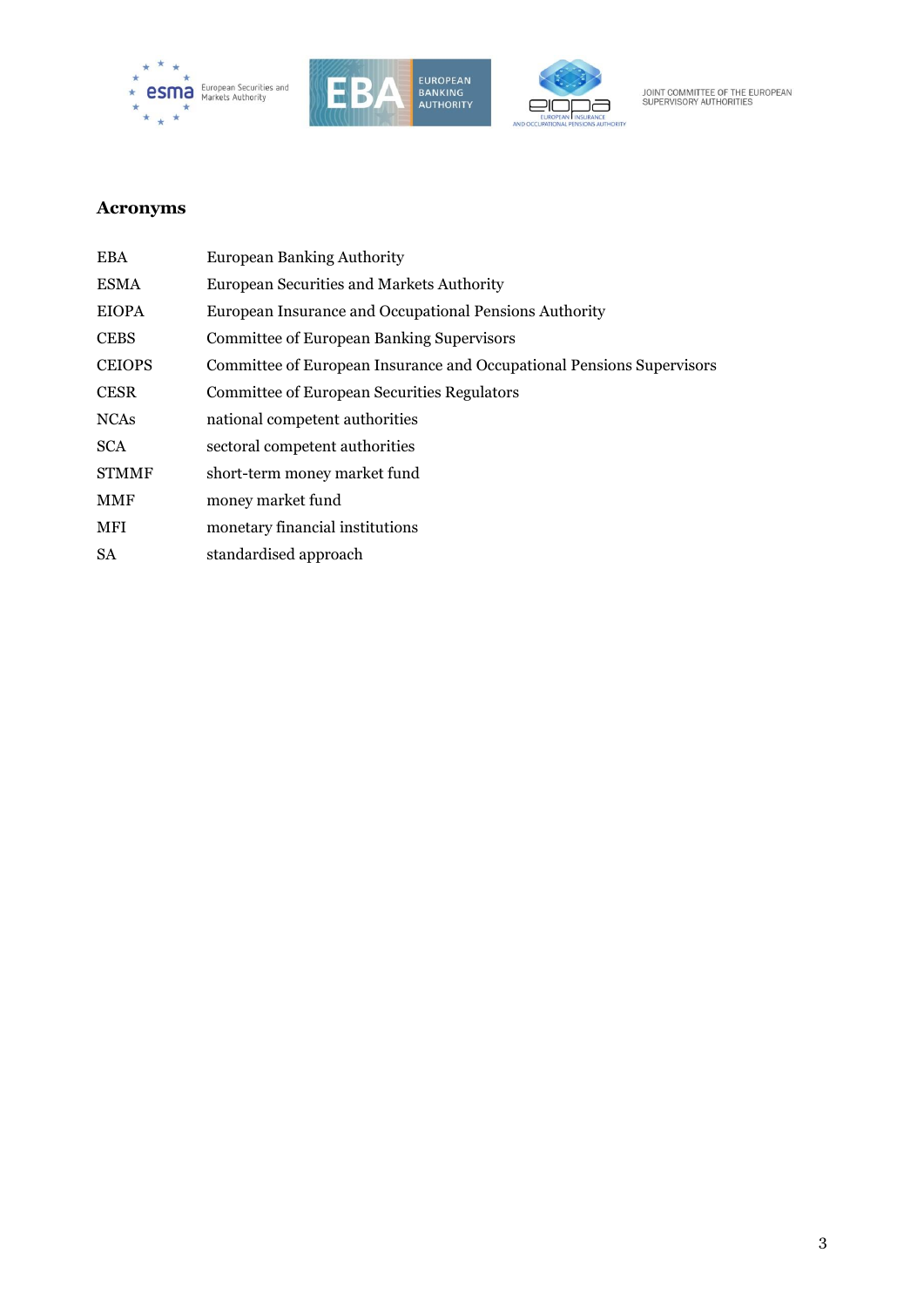





#### <span id="page-3-0"></span>**I. Overview**

#### **Reasons for publication**

- 1. The new Article  $5b(1)$  of the CRA Regulation as amended by the CRA3 Regulation<sup>1</sup> states that the EBA, EIOPA, and ESMA shall not refer to credit ratings in their guidelines, recommendations and draft technical standards where such references have the potential to trigger sole or mechanistic reliance on credit ratings by the competent authorities, the sectoral competent authorities, the entities referred to in the first subparagraph of Article  $4(1)$  or other financial market participants. Accordingly, by 31 December 2013, the EBA, EIOPA and ESMA shall review and remove, where appropriate, all such references to credit ratings in existing guidelines and recommendations.
- 2. The new Article 5b(1) covers not only the guidelines adopted by the three ESAs since their establishment in January 2011, but also all the guidelines and recommendations adopted by the Committee of European Banking Supervisors (CEBS), Committee of European Insurance and Occupational Pensions Supervisors (CEIOPS), and Committee of European Securities Regulators (CESR), and which are still in force.
- 3. Article 76(4) of the founding regulations of the EBA, EIOPA and ESMA states that the Authorities shall be considered the legal successors of CEBS, CEIOPS and CESR respectively.

#### **Contents**

 $\overline{a}$ 

4. Section II sets out the feedback statement to the Joint Consultation Paper JC-CP-2013-02 published by the three ESAs on 7 November 2013. Section III provides a definition for 'sole or mechanistic reliance'. In Section IV, the concept of sole or mechanistic reliance is illustrated by general examples of rating references. While Section V lists provisions from the EBA, EIOPA and ESMA guidelines and recommendations containing rating references that should not be viewed as 'sole or mechanistic', Section VI lists a set of provisions that do require revision according to the ESAs. Annex I provides an impact assessment and Annex II lists the references to ratings contained in the Solvency II Directive.

<sup>1</sup> [Regulation \(EU\) No 462/2013 of the European Parliament and of the Council of 21 May 2013 amending Regulation \(EC\) No](http://eur-lex.europa.eu/LexUriServ/LexUriServ.do?uri=OJ:L:2013:146:0001:0033:EN:PDF)  [1060/2009 on credit rating agencies.](http://eur-lex.europa.eu/LexUriServ/LexUriServ.do?uri=OJ:L:2013:146:0001:0033:EN:PDF)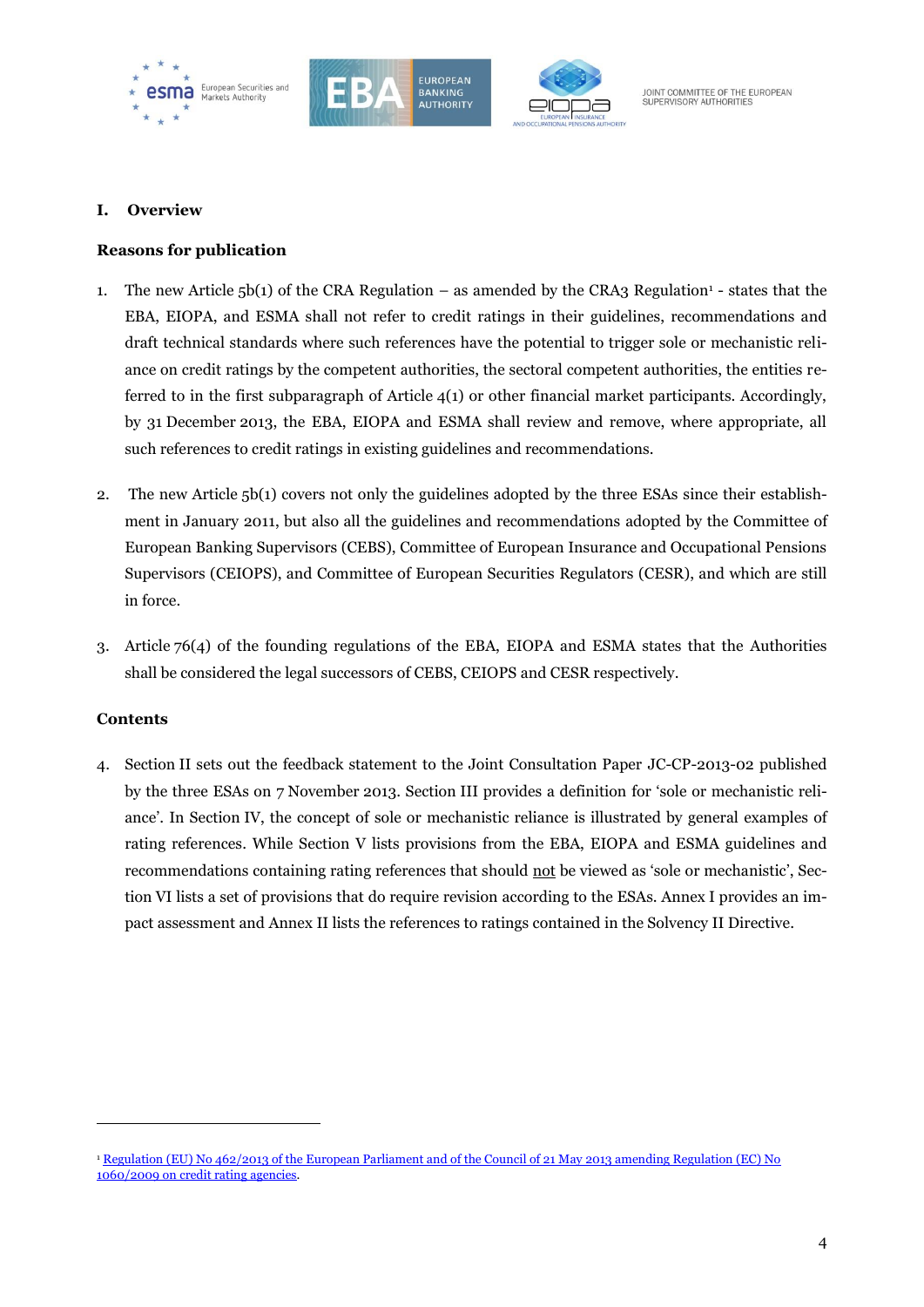





#### <span id="page-4-0"></span>**II. Feedback Statement**

- 5. The three ESAs received 22 responses to the Joint Consultation Paper (JCP) on 'Mechanistic references to credit ratings in the ESAs' guidelines and recommendations' (JC-CP-2013 02). Out of the 22 responses, 21 responses provide answers to the first question of the JCP on the definition of 'sole or mechanistic reliance', 18 responses provide answers to the second question referring to the 'proposed actions on the EBA and ESMA guidelines and recommendations, and 16 responses provide answers to the third and last question on ESMA's proposed revision of the (CESR/ESMA) 'Guidelines on a common definition of European money market funds' (MMF Guidelines **<sup>2</sup>**).
- 6. Responses were received mainly from credit rating agencies, investors and associations representing the financial sector. The full text of those non-confidential responses received is available on the ESAs' website3.
- 7. The answers provided by stakeholders allowed the three ESAs to gather information for the draft of this final report.
- 8. The new Article 5b(1) of the CRA Regulation as amended by the CRA3 Regulation– states that the EBA, EIOPA, and ESMA shall not refer to credit ratings in their guidelines, recommendations and draft technical standards where such references have the potential to trigger sole or mechanistic reliance on credit ratings by the competent authorities, the sectoral competent authorities, the entities referred to in the first subparagraph of Article 4(1) or other financial market participants.
- 9. The approach taken by the three ESAs to remove sole or mechanistic references to credit ratings is widely supported by all respondents. Nonetheless, some respondents, in particular the credit rating agencies, express their concern that the wording of the JCP in the Impact Assessment (Annex I) could incorrectly suggest that a prohibition or ban of credit ratings is envisaged.
- 10. EBA, EIOPA and ESMA would like to stress that the aim of this exercise is to remove regulatory references to sole or mechanistic reliance on credit ratings. Article 5b(1) unequivocally states that the EBA, EIOPA and ESMA shall review and remove, where appropriate, all such references to external credit ratings in existing guidelines and recommendations. A proposal to ban or prohibit the use of external credit ratings is not part of the ESAs' mandate.

<sup>2</sup> [http://www.esma.europa.eu/system/files/10\\_049.pdf](http://www.esma.europa.eu/system/files/10_049.pdf)

<sup>3</sup> [Joint Consultation on mechanistic references to credit ratings in the ESAs' guidelines and recommendations \(JC/CP/2013/02\)](http://www.eba.europa.eu/regulation-and-policy/credit-risk/mechanicistic-references-to-credit-ratings#responses_478210)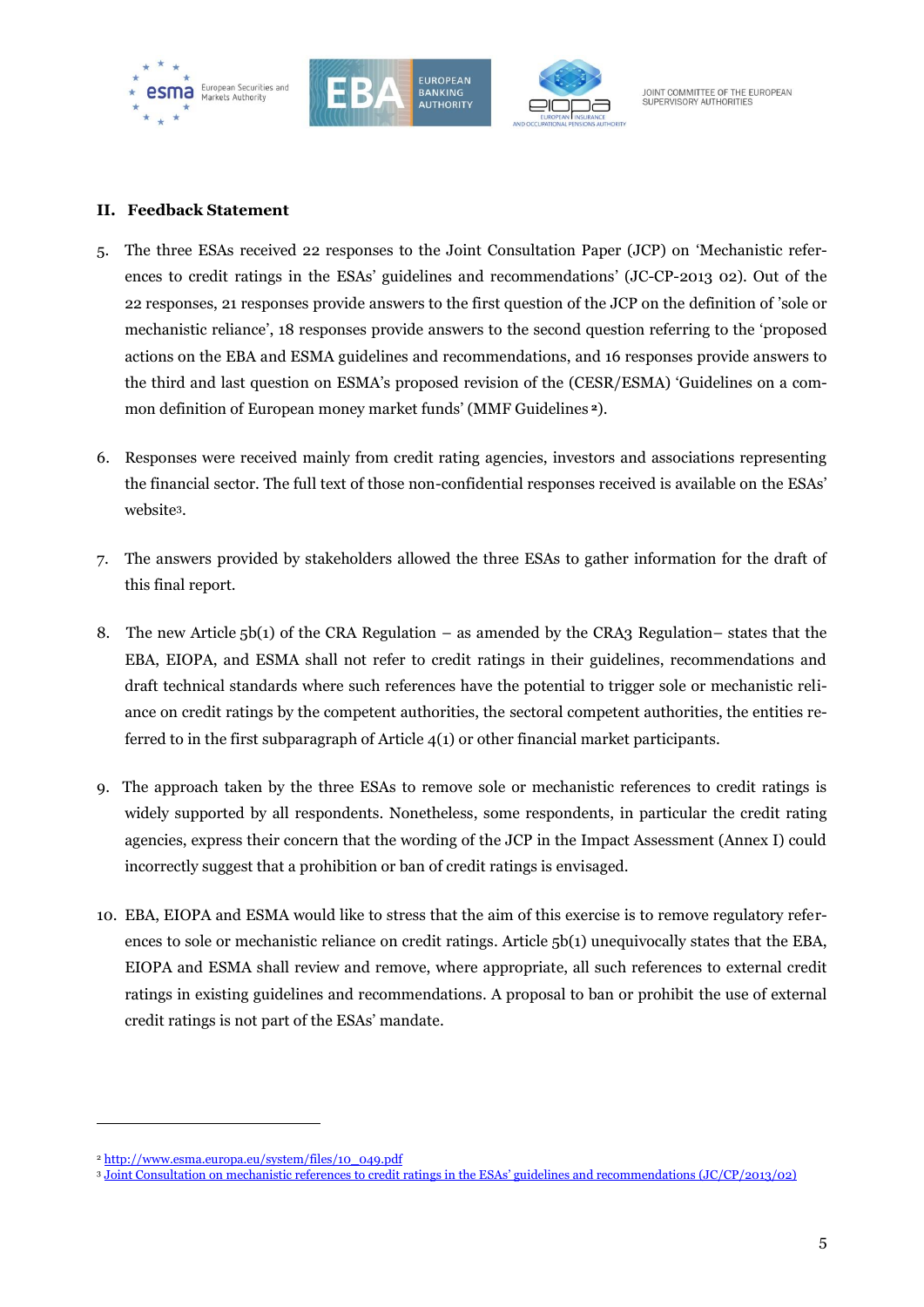





#### Question 1: The definition of 'sole or mechanistic reliance'

- 11. In their responses, nearly all the stakeholders agree with the proposed definition of sole or mechanistic reliance. The definition fits the overall objective of reducing over-reliance on credit ratings.
- 12. Few respondents raise concern about the exact wording of the definition. It is thought that the inclusion of the word 'solely' in the wording '…any type of rule solely based on credit ratings' may incorrectly exclude the concept of mechanistic reliance from the definition. The word 'additional' in the wording '…without any additional discretion' may suggest that a degree of discretion exists in the first place, thus moderating the idea of 'sole' reliance.
- 13. The ESAs have taken note of the concerns expressed and decided to amend the definition as suggested.

#### Question 2: Proposed action on the EBA and ESMA Guidelines and Recommendations

- 14. The approach proposed by the Joint Committee of the three ESAs is widely welcomed. Respondents positively note that the ESAs have identified several references that should not be considered to have sole or mechanistic reliance.
- 15. Broad agreement is received from respondents that the EBA's (CEBS') 'Revised Guidelines on the recognition of External Credit Assessment Institutions' (EBA GL4) present a potential for mechanistic reference to ratings, but that it is inappropriate at this stage to repeal or amend these guidelines. It is recognised that Level2 guidelines cannot change Level1 legislation. Moreover, an amendment of the EBA GL before the entry into force of the ITS<sup>5</sup> that specify the mapping of ECAIs to the credit quality steps set out in the CRR could create a regulatory void.

#### Question 3: RESMA's MMF Guidelines

- 16. All 16 respondents who provided feedback to question 3 agree with the identification of mechanistic reliance in the guidelines. Most of the respondents agree on the principles-based approach taken by the ESAs in the proposed revision of the guidelines.
- 17. Nevertheless, a few respondents suggest improvements to the language to avoid misunderstandings. Six respondents believe that the proposed revision contradicts the objective of reducing reliance on external ratings. Those respondents consider it necessary to amend sentence 2 of paragraphs 47 and 48 of the JCP to 'Such an assessment should may have regard to the credit rating(s) provided by one or

<sup>4</sup> <http://www.eba.europa.eu/documents/10180/16094/Revised-Guidelines.pdf>

<sup>5</sup> Articles 136(1) and 270 of Regulation (EU) No [no 575/2013 of the European Parliament and of the Council of 26](http://new.eur-lex.europa.eu/legal-content/EN/TXT/?uri=oj:JOL_2013_321_R_NS0002) June 2013 on [prudential requirements for credit institutions and investment firms and amending Regulation \(EU\) No](http://new.eur-lex.europa.eu/legal-content/EN/TXT/?uri=oj:JOL_2013_321_R_NS0002) 648/2012 ('CRR')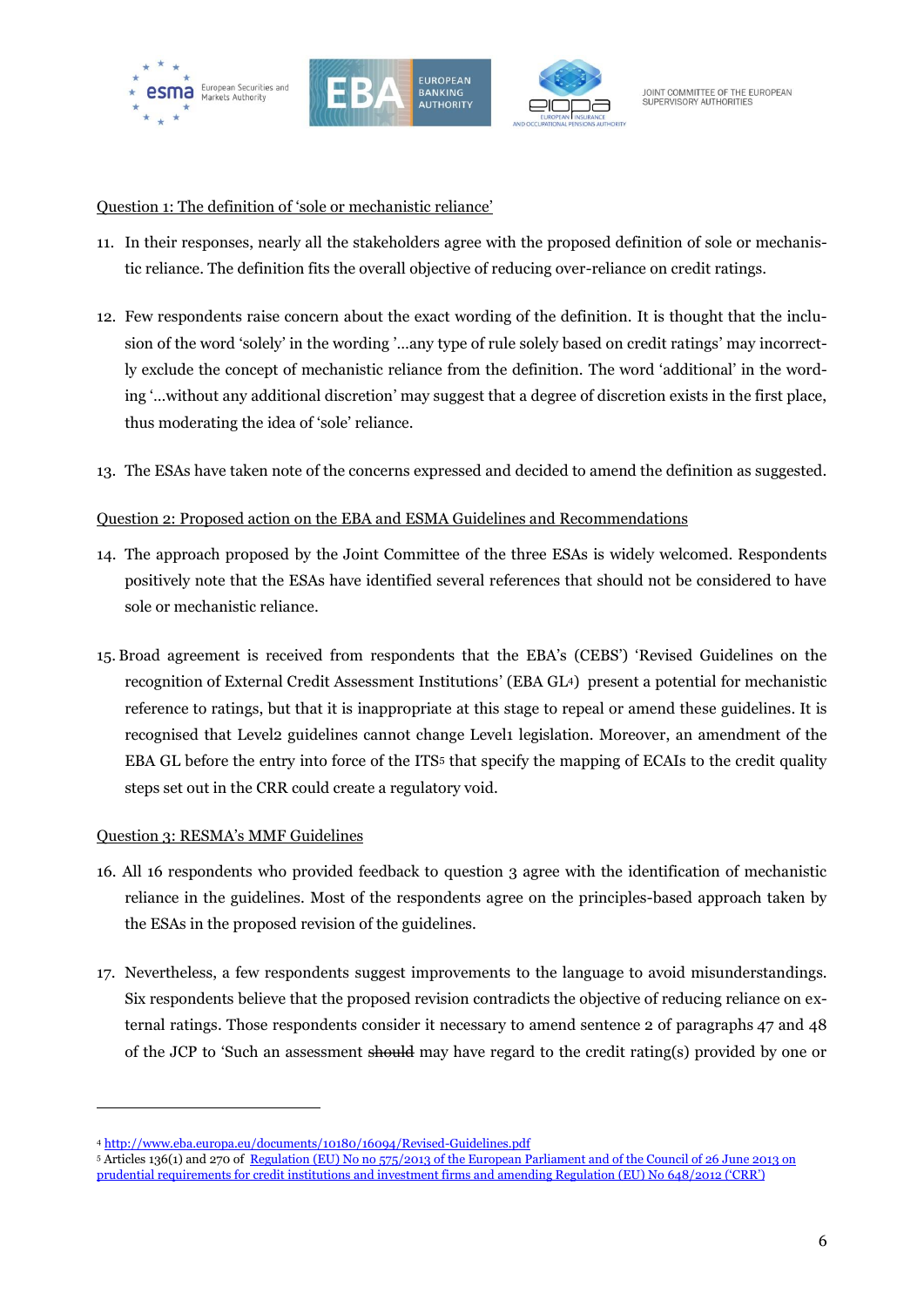





more credit rating agencies...' on the basis that the word "should" might inappropriately encourage the fund manager to use external ratings.

- 18. Some respondents also seek confirmation that fund managers do not have to consider the rating of each recognised CRA that has rated the instrument, but only the relevant CRA (i.e. the agency that provided the rating which the manager used for the initial assessment of credit quality). To avoid any misunderstanding on this point, two respondents propose that sentence 3 of paragraph 47 of the JCP should be read in the context of sentence 2 of paragraph 47.
- 19. The ESAs carefully considered the suggestion to amend sentence 2 of paragraphs 47 and 48. The ESAs note first of all that these suggestions should be seen against the background of the first sentence in paragraph 47, according to which managers should undertake their own assessment of credit quality. This is a key obligation which applies in every case. Therefore, while the ESAs are of the view that there should not be mechanistic reliance on external ratings, managers of money market funds (MMF) and short-term money market funds (STMMF) should take some note of to this information. At the same time, the ESAs consider it important to point out that ratings are only one of the elements which managers should take note of regard (hence the introduction of 'inter alia' in the text).
- 20. With respect to the second comment, the ESAs wish to avoid a situation in which managers could choose to have regard only of certain external ratings that are more in line with their internal assessment of credit quality. Therefore, in the final guidelines, there is clarification that a downgrade of an instrument below the two highest short-term credit ratings in the case of a STMMF (or investment grade in the case of sovereign issuance for MMF) by any credit rating agency registered and supervised by ESMA should lead the manager to undertake a new assessment of the credit quality of the instrument.

#### <span id="page-6-0"></span>**III. Definitions**

- 21. CRA Regulation: Regulation (EC) No 1060/2009 of the European Parliament and of the Council of 16 September 2009 on credit rating agencies amended by Regulation (EU) No 513/2011 of the European Parliament and of the Council of 11 May 2011 and by Regulation (EU) No 462/2013 of the European Parliament and of the Council of 21 May 2013.
- 22. CRA3 Regulation: Regulation (EU) No 462/2013 of the European Parliament and of the Council of 21 May 2013 amending Regulation (EC) No 1060/2009 on credit rating agencies.
- 23. National competent authorities: authorities as defined in Article 3(1)(p) of the CRA Regulation.
- 24. Sectoral competent authorities: authorities as defined in Article  $3(1)(r)$  of the CRA Regulation.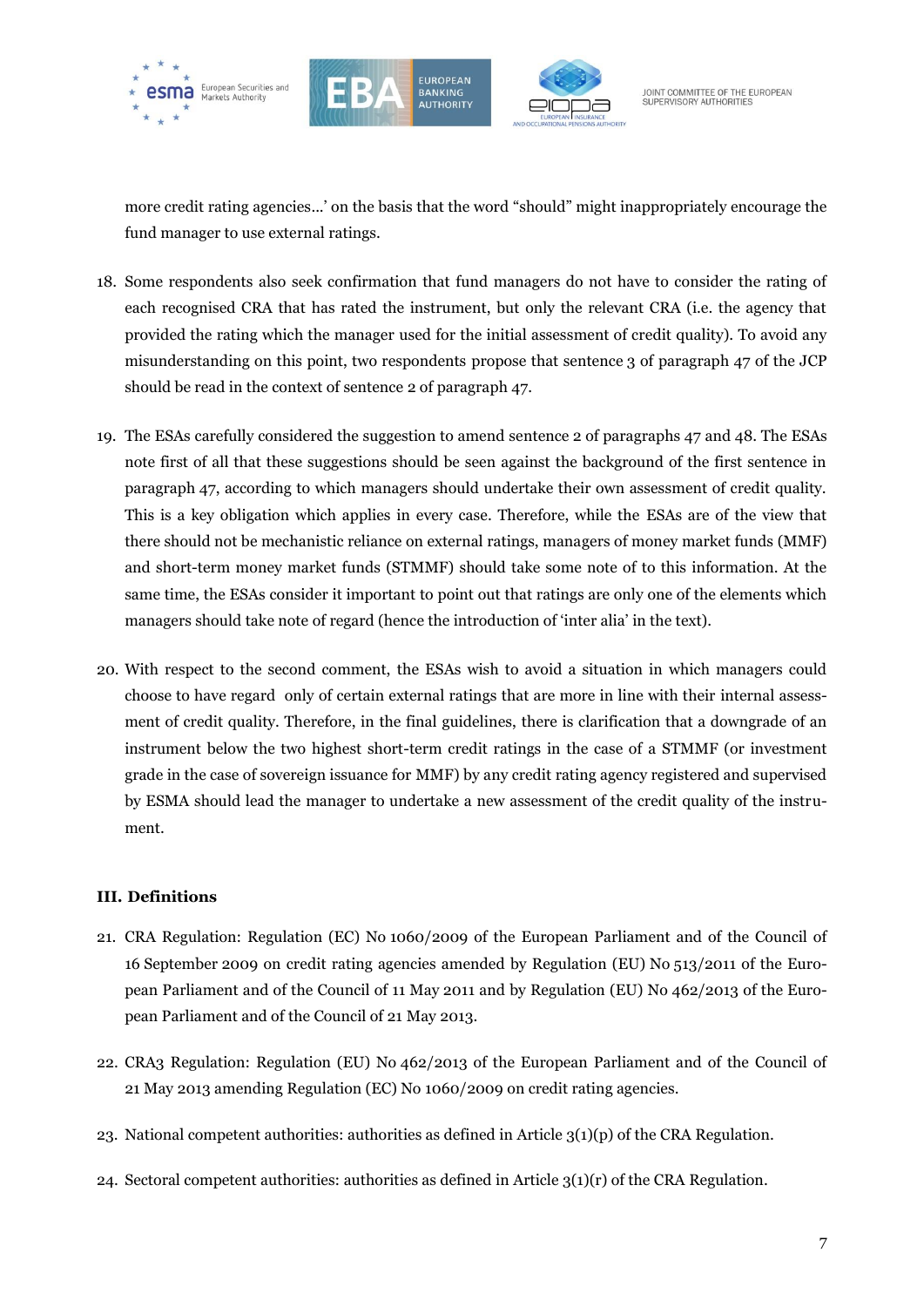





#### **III.I. Definition of 'sole or mechanistic reliance'**

- 25. While the new Article 5b(1) of the CRA Regulation provides that the three ESAs should not refer to credit ratings where such references have the potential to trigger 'sole or mechanistic reliance' on credit ratings, the same Regulation does not include a formal definition of sole or mechanistic reliance nor explain its meaning in greater detail.
- 26. To have a clear and consistent understanding of 'sole or mechanistic reliance', the following definition is adopted:

*It is considered that there is sole or mechanistic reliance on credit ratings (or credit rating outlooks) when an action or omission is the consequence of any type of rule based on credit ratings (or credit rating outlooks) without any discretion.*

27. This definition is based on the understanding reached by the European Parliament, the Council, and the Commission during the negotiations on the CRA3 Regulation. This understanding has not previously been translated into a formal definition.

## <span id="page-7-0"></span>**IV. General examples of provisions, texts and guidelines with references to credit ratings (non-exhaustive list)**

28. This section contains examples which are intended to clarify the definition of 'sole or mechanistic reliance'.

#### **IV.I. EBA**

29. The EBA has issued guidelines on the mapping of credit assessments to credit quality steps where the use of ECAIs external ratings in the standardised approach (SA) of the capital framework could appear to constitute sole or mechanistic reliance. The use of external ratings to determine capital requirements, which will increase as a consequence of the rating changes that trigger a change in the credit quality steps, fall under the definition of mechanistic reliance, if there are no mitigating factors. As a result, the CRR has introduced some mitigating tools. Section V.I below sets out in more detail the use of external ratings and their mapping in the standardised approach and the provisions that mitigate the reliance on such ratings.

#### **IV.II. EIOPA**

30. EIOPA has not identified any guidelines, in force or currently under development, to be used as an example of mechanistic reliance. Instead of giving a hypothetical example, there follow illustrative provisions of the current draft implementing measures of the Solvency II framework.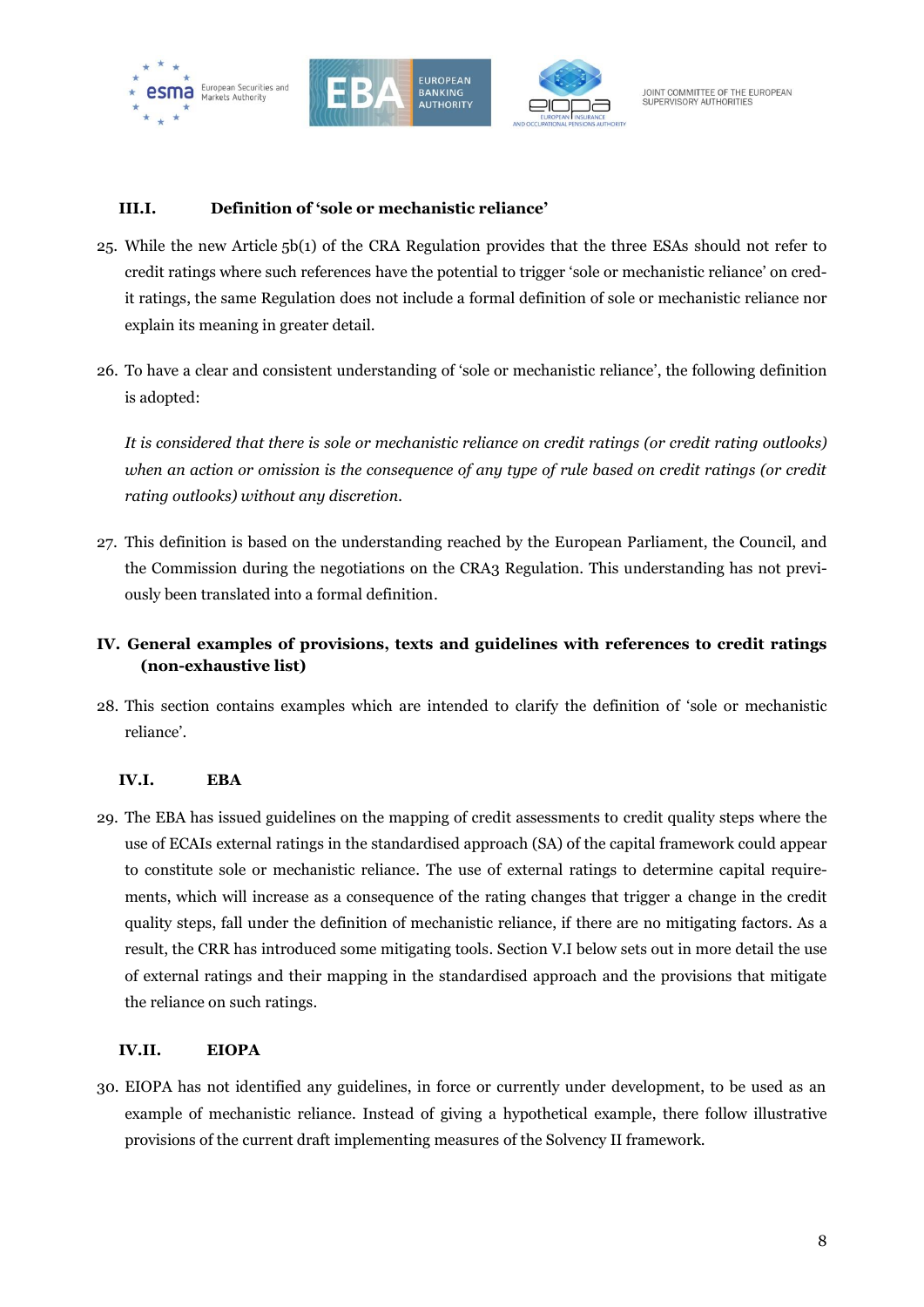





#### Use of ratings for solvency capital requirement calculation for spread risk

- 31. The design of the spread risk module requires objective market information on the credit quality of assets. This is the basis for the calibration of the standardised risk charge. When designing the module, other options were considered (e.g. using solvency ratios or internal ratings). However, the need to consider possible consequences in terms of increased market volatility should also be taken into account.
- 32. It was considered whether this example is indeed an example of sole or mechanistic reliance because paragraph 4 of Article 141 UECAI1 (in Annex III) states that if an item is part of the larger or more complex exposures of the insurance or reinsurance undertaking, the undertaking shall have its own internal credit assessment of the item and allocate it to one of the seven steps in a credit quality assessment scale ('reassessment').
- 33. The current design of spread risk calculation foresees a capital charge that depends on credit quality steps (CQS) as in the table below.

| Credit quality step |      |         | -    |      |         |      |      |
|---------------------|------|---------|------|------|---------|------|------|
| Capital charge      | 0.9% | $1.1\%$ | 1.4% | 2.5% | $4.5\%$ | 7.5% | 7.5% |

34. Since the CQS in the table above will be determined by using a mapping table (the table will be determined by EIOPA according to Article 138 RECAI2 of the draft implementing measures of SII) which will prescribe for each ECAI the mapping of its ratings to CQS, the procedure of calculating spread risk capital charge as foreseen in the draft implementing measures of SII might appear to constitute a mechanistic reliance on ratings. However, the existence of paragraph 4 of Article 141 mentioned above prevents such mechanistic reliance for items that make up part of larger or more complex exposures. The mapping will be determined by EIOPA based on the Joint Committee work on mapping led by the EBA to be finalised by end of 2013. EIOPA will be probably mandated with work on internal ratings.

#### Cliff effects and the BBB limits

35. The provisions on the final design of the classical matching adjustment are still to be decided in the Omnibus II negotiations. However, as an example for the purpose of this paper the text of EIOPA's long-term guarantees (LTG) assessment was used, which includes a minimum credit quality (BBB and above), including a 33.3% limitation on the holdings of BBB investments. There is also a concern that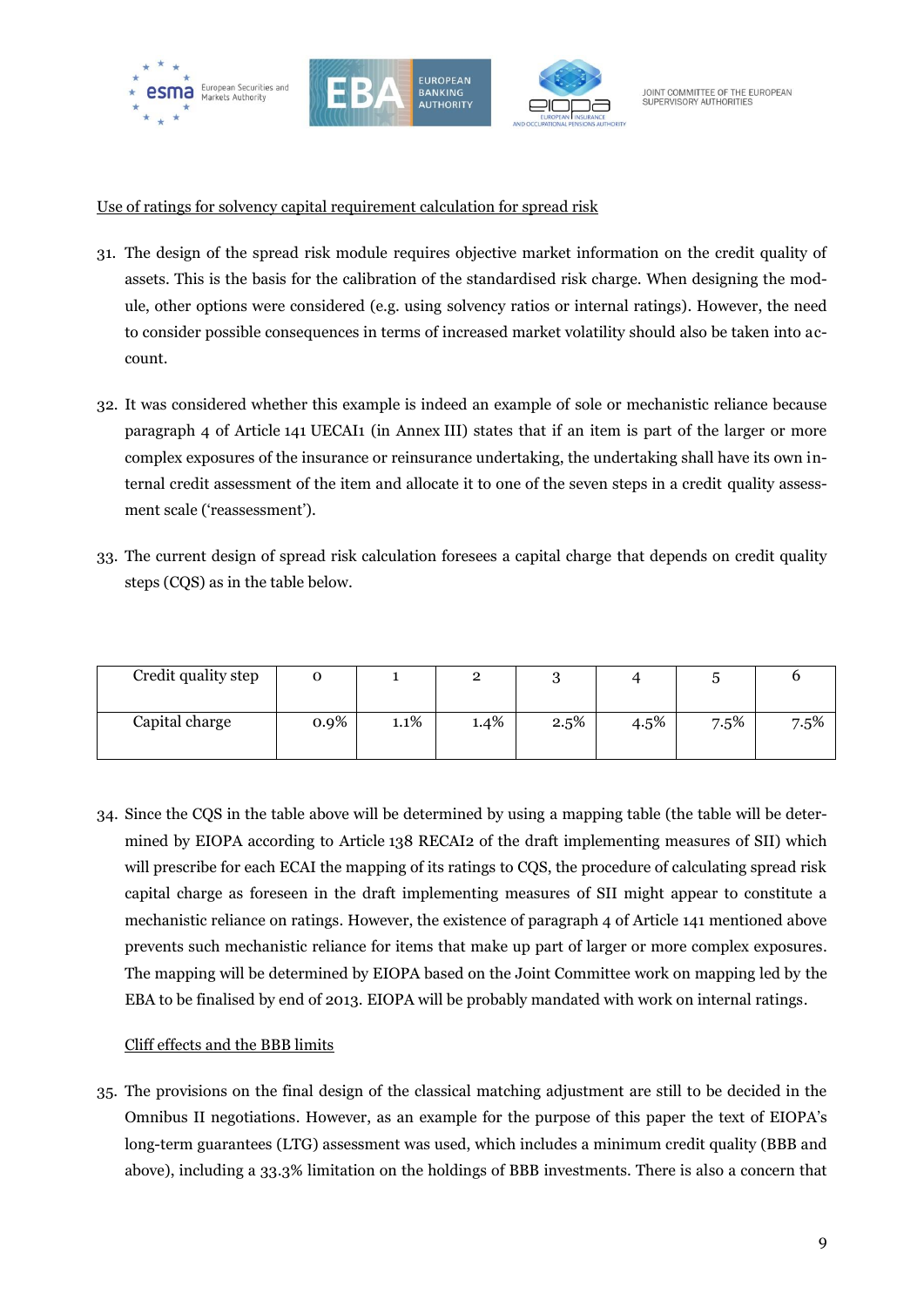





a downgrade of a small portion of a portfolio might lead to a complete loss of the matching adjustment. The current minimum credit quality restrictions introduce a cliff effect. Since matching portfolios are typically managed on a long-term basis, it is possible that assets that were originally of investment grade quality (BBB or above) may subsequently change to a lower grade.

#### **IV.III. ESMA**

36. According to the MMF Guidelines, short-term money market funds and money market funds should only invest in high quality money market instruments. A money market instrument should not be considered to be of high quality by managers of short-term money market funds and money market funds unless it has been awarded one of the two highest available short-term credit ratings by each recognised credit rating agency that has rated the instrument.

## <span id="page-9-0"></span>**V. Guidelines and recommendations currently in force containing references to ratings which are NOT considered as sole or mechanistic**

37. A number of guidelines and recommendations contain references to ratings, although in the cases mentioned below, these do not cause a mechanistic reliance, as set out in the definition in paragraph 13. Consequently these guidelines and recommendations will not be subject to amendments.

## **V.I. EBA: List of guidelines and recommendations with reference to external ratings**

#### **V.I.1 'CEBS Guidelines on Stress Testing (GL32)', 26 August 2010**

38. The EBA reviewed the previously issued guidelines and recommendations for references to external ratings. Listed below are the guidelines and recommendations that do not contain a mechanistic reliance on external ratings.

#### [www.eba.europa.eu/documents/10180/16094/ST\\_Guidelines.pdf](http://www.eba.europa.eu/documents/10180/16094/ST_Guidelines.pdf)

Page 34, Annex 3, paragraph 8.

*In computing the effect of stress tests on capital requirements, institutions may use methodologies coherent with the standardised framework. This requires developing a link between internal risk parameters and regulatory weights. If the institution uses external ratings it can infer, by the movements of the internal risk estimation, the rating migration.*

Page 42, Annex 5, paragraph 8.

*Three types of stress scenarios are expected to be applied: idiosyncratic, market-wide, and a combination of the two. The idiosyncratic stress might assume no rollover of unsecured wholesale funding and some outflows of retail deposits. In addition, a typical bank-specific scenario is, for example, a down-*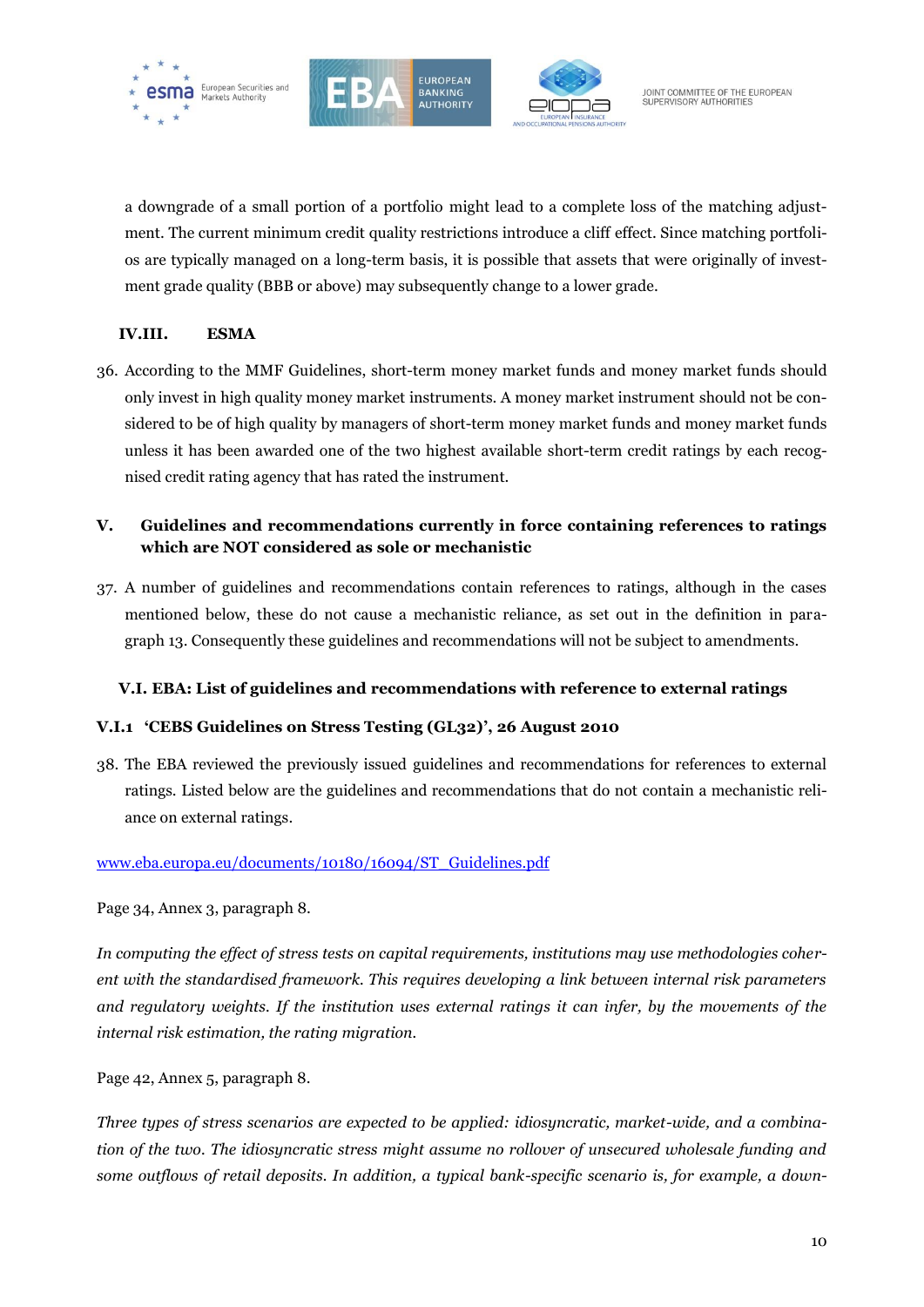





*grading (for example, a 3 notches downgrade) of an institution's debt instruments (including SPV issued CP) by external rating agencies. The market-wide stress might assume a decline in the liquidity value of some assets and deterioration in funding market conditions. In addition, market stress scenarios can involve market disruptions or changes in the macro-economic environment in which the institution is operating, or the downgrading of countries in which the institution is operating.* 

### **V.I.2 'High level principles for risk management', 16 February 2010**

[www.eba.europa.eu/documents/10180/16094/HighLevelprinciplesonriskmanagement.pdf](http://www.eba.europa.eu/documents/10180/16094/HighLevelprinciplesonriskmanagement.pdf)

#### Page 3, paragraph 15.

*Institutions express their risk appetite and risk tolerance in a variety of forms, including setting a target credit rating or a target rate of return on equity (sometimes, but not always accompanied by a target limit on the variance of that return). It is important both that institutions set such targets, and that the targets be consistent with one another, as well as being consistent with the institution's obligation to maintain the risk to depositors within the constraints implied by capital and liquidity regulation. For example, supervisors can legitimately question how a bank can simultaneously achieve a high rate of return on equity and a narrow variance around that target rate of return. They may also question how a high target rate of return on equity can be consistent with maintaining a high credit rating throughout the business cycle.*

#### **V.I.3 'Guidelines on operational risk mitigation techniques', 22 December 2009**

[www.eba.europa.eu/regulation-and-policy/operational-risk/guidelines-on-operational-risk-mitigation](file:///C:/Users/vnickel/AppData/Local/Microsoft/Windows/Temporary%20Internet%20Files/Users/cboidard/AppData/Local/Microsoft/Windows/Temporary%20Internet%20Files/Content.Outlook/P1LY6GD4/www.eba.europa.eu/regulation-and-policy/operational-risk/guidelines-on-operational-risk-mitigation-techniques)[techniques](file:///C:/Users/vnickel/AppData/Local/Microsoft/Windows/Temporary%20Internet%20Files/Users/cboidard/AppData/Local/Microsoft/Windows/Temporary%20Internet%20Files/Content.Outlook/P1LY6GD4/www.eba.europa.eu/regulation-and-policy/operational-risk/guidelines-on-operational-risk-mitigation-techniques)

Page 3, paragraph 12.

*The Basel II regulatory framework allows banks to recognise the risk-mitigating impact of insurance if the insurer has a minimum claims paying ability rating of A (or equivalent). However, the CRD sets a less stringent standard. Paragraph 26 requires insurers to have a "minimum claims paying ability rating by an eligible ECAI which has been determined by the competent authority to be associated with a credit quality step 3 or above under the rules for the risk weighting of exposures to credit institutions under Articles 78 to 83". EU supervisors are governed by the CRD, and should therefore allow ratings equivalent to credit quality step 3 or better 3, based on the long-term claims paying ability rating of the insurer.*

Page 6, first bullet point.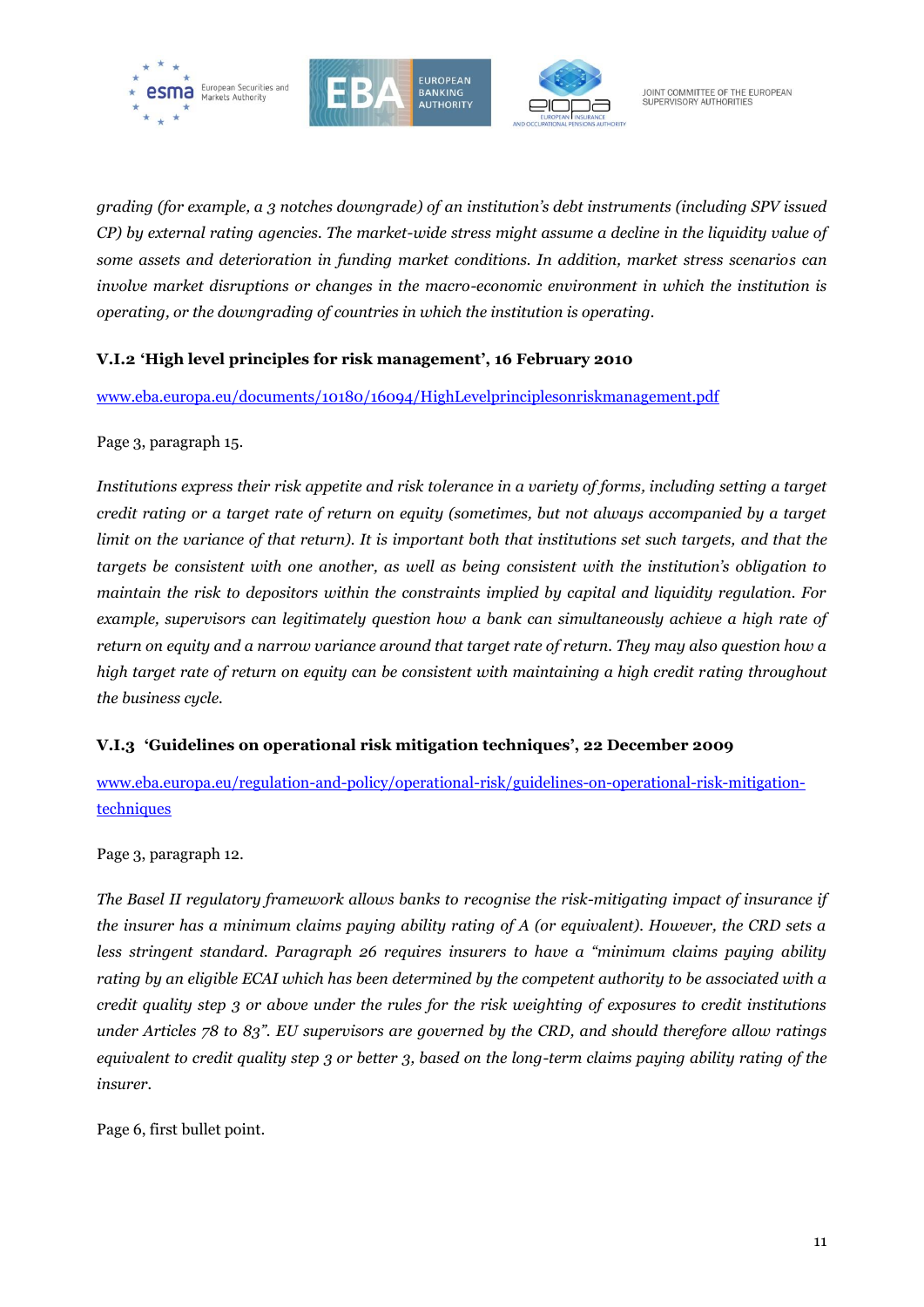





*A haircut for counterparty default should be assessed on the basis of the credit quality of the insurance company responsible under the given contract, even if its parent institution has a better rating or the risk is transferred to a third party. Insurers with a lower claims paying ability should attract a higher haircut than insurers with a higher credit quality.* 

#### **V.I.4 'Compendium of Supplementary Guidelines on implementation issues of operational risk', 27 July 2010**

[www.eba.europa.eu/documents/10180/16094/Compendium\\_v2.pdf](http://www.eba.europa.eu/documents/10180/16094/Compendium_v2.pdf)

Page 26, Section 3.1, paragraph 12.

*The Basel II regulatory framework allows banks to recognise the risk-mitigating impact of insurance if the insurer has a minimum claims paying ability rating of A (or equivalent). However, the CRD sets a less stringent standard. Paragraph 26 requires insurers to have a 'minimum claims paying ability rating by an eligible ECAI which has been determined by the competent authority to be associated with a credit quality step 3 or above under the rules for the risk weighting of exposures to credit institutions under Articles 78 to 83'. EU supervisors are governed by the CRD, and should therefore allow ratings equivalent to credit quality step 3 or better 18, based on the long-term claims paying ability rating of the insurer.*

### **V.I.5 'Guidelines on the Application of the Supervisory Review Process under Pillar 2 (CP03 revised)', 25 January 2006**

[www.eba.europa.eu/regulation-and-policy/supervisory-review-and-evaluation-srep-and-pillar-](http://www.eba.europa.eu/regulation-and-policy/supervisory-review-and-evaluation-srep-and-pillar-2/guidelines-on-the-application-of-the-supervisory-review-process-under-pillar-2)[2/guidelines-on-the-application-of-the-supervisory-review-process-under-pillar-2](http://www.eba.europa.eu/regulation-and-policy/supervisory-review-and-evaluation-srep-and-pillar-2/guidelines-on-the-application-of-the-supervisory-review-process-under-pillar-2)

Page 22, Section ICAAP 6, paragraph b.

*Institutions may take other considerations into account in deciding how much capital to hold, such as external rating goals, market reputation and strategic goals.*

Page 24, Section ICAAP 9, paragraph f.

*It is also important that institutions not rely on quantitative methods alone to assess their capital adequacy, but include an element of qualitative assessment and management judgement of inputs and outputs. Considerations such as external rating goals, market reputation and strategic goals should be taken into account in all three methodologies.*

#### **V.I.6 'Revised Guidelines on the recognition of External Credit Assessment Institutions', 30 November 2010**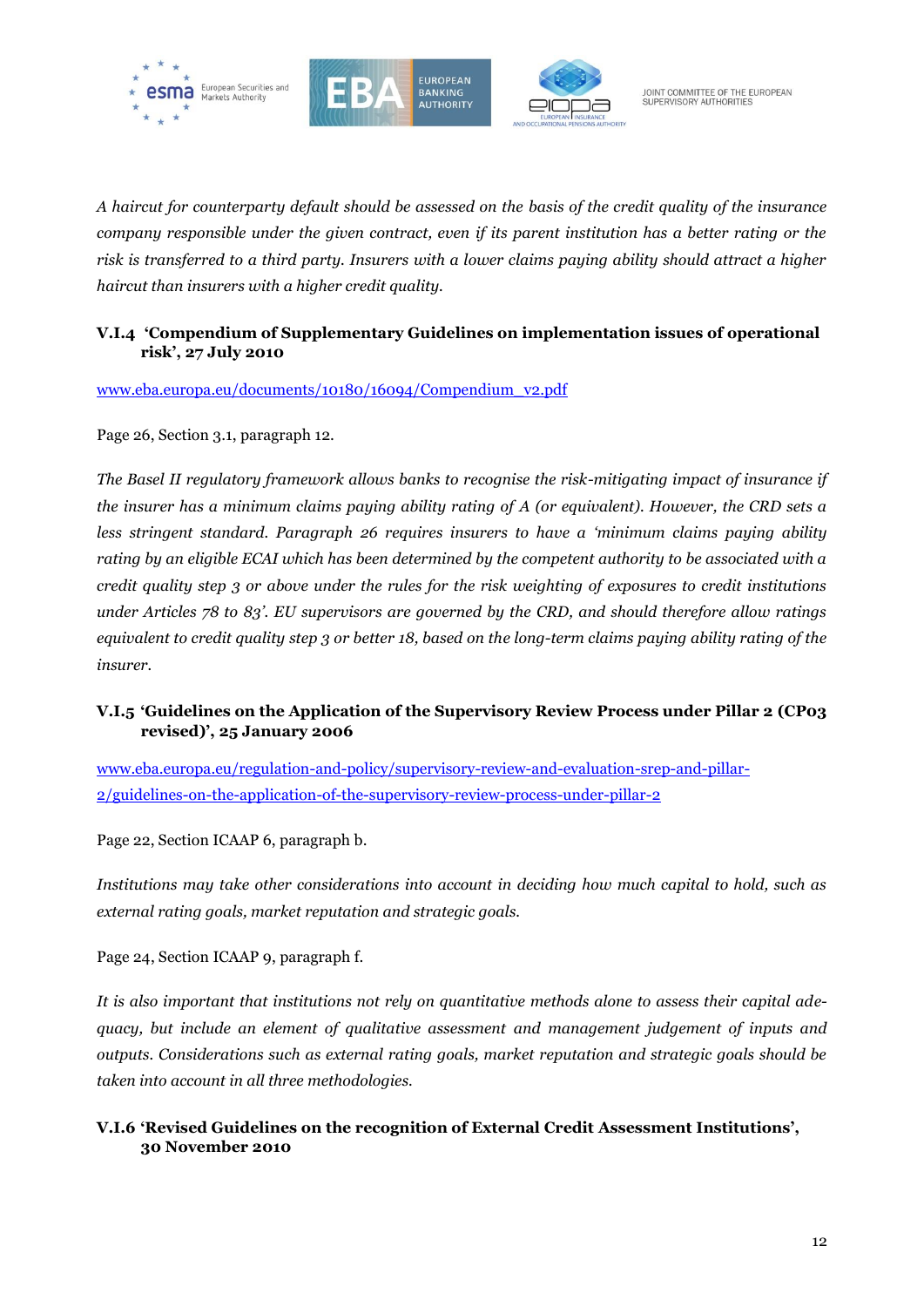





http://www.eba.europa.eu/regulation-and-policy/external-credit-assessment-institutions-ecai/revisedguidelines-on-the-recognition-of-external-credit-assessment-institutions Pages 27-35, Part 3: 'Mapping' (see entire chapter).

## **V.I.7 'Implementation guidelines on Article 106(2)(c) and (d) of Directive 2006/48/EC recast', 28 July 2010**

[www.eba.europa.eu/documents/10180/16094/GL\\_Article106\(2\).pdf](http://www.eba.europa.eu/documents/10180/16094/GL_Article106(2).pdf)

Page 7, III, Section 19.B.2.(c).iii.

*The credit institution with which the diversified exposures are placed shall have a credit assessment by an eligible External Credit Assessment Institution (ECAI) which has been determined by the competent authority to be associated with credit quality step 3 or above under the rules for the risk weighting of exposures to institutions under Articles 78 to 83 of the CRD (i.e. under the standardised approach for the calculation of minimum capital requirements for credit risk).*

#### **V.II. EIOPA**

- 39. There are currently no guidelines adopted by EIOPA that contain references to ratings.
- 40. For information, Annex III provides a list of provisions in the Solvency II Directive that contain references to credit ratings.

#### **V.III. ESMA**

#### **V.III.1 EMIR**

 $\overline{a}$ 

41. Regulation No 648/2012 (EMIR)<sup>6</sup> does not contain any references to credit ratings. Implementing measures also did not include any references to credit ratings. Annexes I and II of Commission Delegated Regulation (EU) No 153/2013, when referring to the conditions that financial instruments should meet to be accepted as collateral or for central counterparties' (CCPs') investment purposes, explicitly avoid over-reliance on ratings as follows: 'the CCP can demonstrate to the competent authority that the financial instruments have been issued by an issuer that has low credit risk based upon adequate internal assessment by the CCP. In performing such an assessment, the CCP shall employ a defined and objective methodology that shall not fully rely on external opinions and that takes into consideration the risk arising from the establishment of the issuer in a particular country'.

<sup>6</sup> Regulation (EU) No 648/2012 of the European Parliament and of the Council of 4 July 2012 on OTC derivatives, central counterparties and trade repositories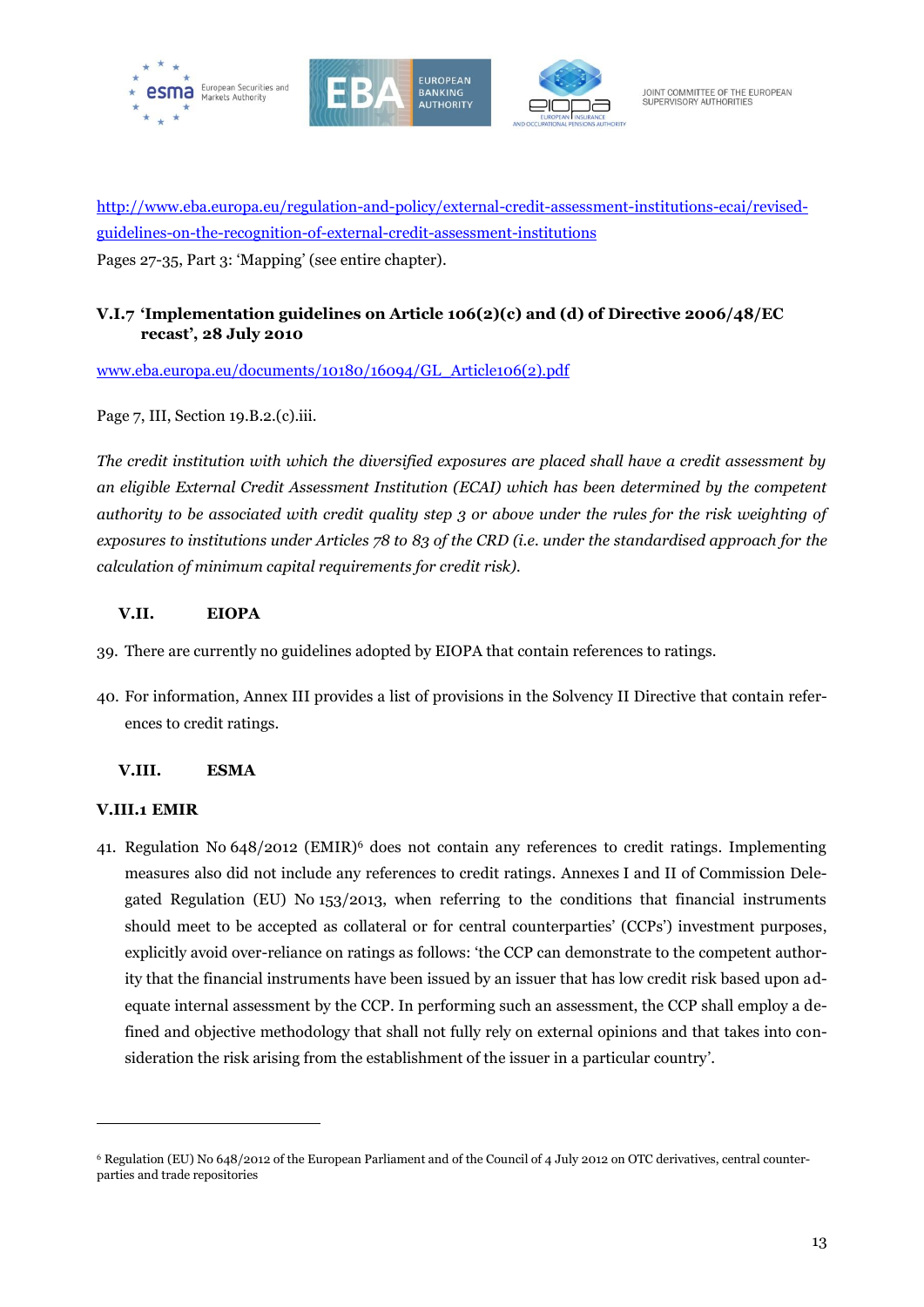





42. In the European legal and regulatory framework no reference is made to ratings in the margins, stress testing, back testing and sensitivity analysis requirements. However, it is not excluded that CCPs' internal rules and procedures might rely on ratings when developing their models.

#### **V.III.2 Prospectus**

- 43. There are currently no guidelines adopted by ESMA that contain references to ratings.
- <span id="page-13-0"></span>**VI. Guidelines and recommendations currently in force containing references to ratings which are considered as sole or mechanistic and proposed action.**

#### **VI.I. EBA: standardised approach and mapping**

- 44. The standardised approach was proposed in the Basel II capital adequacy accord for banking institutions to enable them to calculate capital requirements for credit risk in a simple manner. The SA was subsequently introduced in the European Union via the CRD III legislation (Directives 2006/48/EC and 2006/49/EC7). The Basel III proposals are included in the recently approved CRD IV<sup>8</sup> legislation (Regulation EU No 575/2013 (CRR) and Directive 2013/36/EU (CRD)) and this retains the same approach, although it does request that the references to external ratings be revisited. To reduce any mechanistic reliance as far as possible, the CRD IV introduces a number of additional tools and requirements:
	- a) Competent authorities are to encourage institutions that are significant in terms of their size, internal organisation and the nature, scale and complexity of their activities to develop internal credit risk assessment capacity and to increase use of the internal ratings-based approach for calculating capital requirements for credit risk. However, less sophisticated institutions will keep relying on external ratings. External ratings can also be used for less material exposure classes or in situations where using internal approaches would be burdensome.
	- b) Competent authorities are also required to monitor, taking into account the nature, scale and complexity of an institution's activities, that the institution does not solely or mechanistically rely on credit ratings for assessing the credit quality of financial instruments and counterparties.
	- c) From 2014 onwards and in cooperation with EIOPA and ESMA, the EBA should publish biannual reports about the extent to which legislation refers to external ratings, how to reduce such references and the degree of supervisory convergence.

<sup>7</sup> [Directive 2006/48/EC of the European Parliament and of the Council of 14 June 2006 relating to the taking up and pursuit of the](http://eur-lex.europa.eu/LexUriServ/site/en/oj/2006/l_177/l_17720060630en00010200.pdf)  [business of credit institutions \(recast\) \(OJ L 177/1, 30.6.2006\)](http://eur-lex.europa.eu/LexUriServ/site/en/oj/2006/l_177/l_17720060630en00010200.pdf)

<sup>8</sup> <http://eur-lex.europa.eu/JOHtml.do?uri=OJ:L:2013:176:SOM:EN:HTML>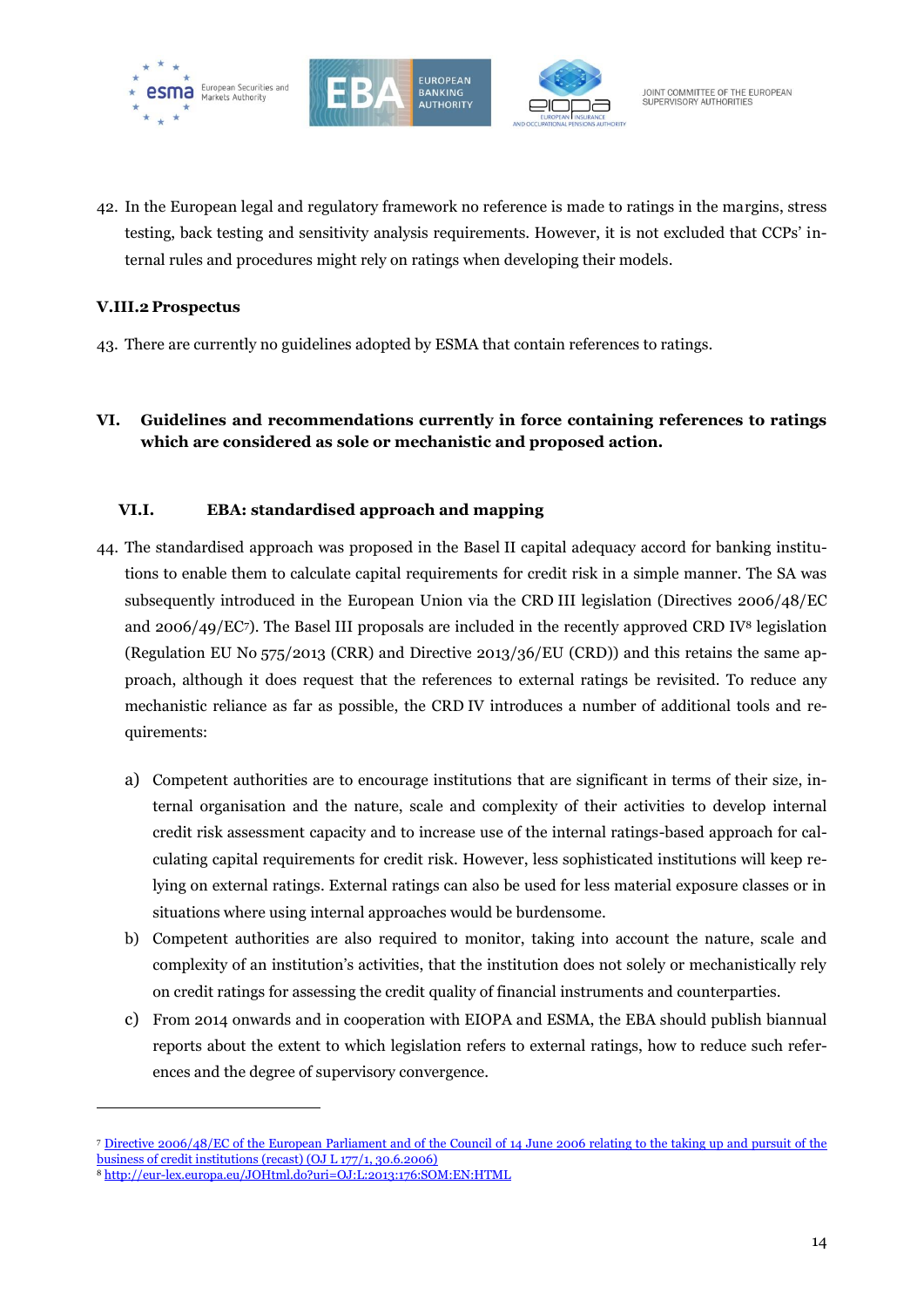





- 45. Under the SA, banks are required to use ratings from External Credit Assessment Institutions (ECAIs) to quantify the required capital for credit risk. Articles 82 ff. of Directive 2006/48/EC introduce the concept of credit quality steps. These are explicitly related to ECAIs' ratings via the mapping that is specified in the EBA's 'Revised Guidelines on the recognition of External Credit Assessment Institutions'.9 The mapping is available in a separate file on the EBA website.10 An alternative mapping is provided for short-term credit assessment.
- 46. These EBA guidelines are intended to provide consistency across jurisdictions exclusively on the ECAI recognition for capital requirements related to the SA and the securitisation ratings-based approaches.
- 47. If neither the bank applying the SA nor the supervisor can intervene once the mapping has been set, this framework could be considered as a mechanistic reliance on external ratings. However, Article 3 of the CRR allows firms to apply measures stricter than those imposed by the Regulation, which could include applying risk weights higher than those required by the SA. Institutions may choose not to apply such higher risk weights, but they have the option of doing so under Article 3. Similarly, under Article 128 of the CRR, institutions have the option of assigning particularly high risk to any exposure under the standardised approach, which would result in the application of a risk weight that is unconnected to credit ratings.
- 48. The CRD III (and CRD IV) have six CQS and as the ECAIs' credit assessment scales are often much more granular than that, there needs to be a mapping between the ECAI scales and the CQS. This mapping links a range of ratings to a certain CQS and hence most external rating changes do not trigger a change in the CQS. Nonetheless, if an external rating change does trigger a change in the CQS, institutions applying the SA will have to use a different CQS to compute risk-weighted assets. This change may be considered mechanistic as institutions cannot rely on an alternative credit assessment.
- 49. The mapping process takes into account a number of qualitative and quantitative factors. The quantitative factors, if available, consider historical default rates in particular, whereas the qualitative factors include for instance differences in the definition of default, the methods of calculating historical default rates, the treatment of recently established ECAIs and the pools of issuers covered.
- 50. Under CRD III, securitisation exposures are addressed in a similar manner to the mapping described above for other credit exposures. The main difference is that the number of CQS for securitisation positions is less granular under the long-term SA as it only includes five CQS.

<sup>9</sup> [www.eba.europa.eu/documents/10180/16094/Revised-Guidelines.pdf](file:///C:/Users/vnickel/AppData/Local/Microsoft/Windows/Temporary%20Internet%20Files/Users/vnickel/AppData/Local/Microsoft/Windows/Temporary%20Internet%20Files/Content.Outlook/OMJUFOV4/www.eba.europa.eu/documents/10180/16094/Revised-Guidelines.pdf)

<sup>10</sup> [www.eba.europa.eu/documents/10180/16151/4+Ausust+2006\\_Mapping.pdf](file:///C:/Users/vnickel/AppData/Local/Microsoft/Windows/Temporary%20Internet%20Files/Users/vnickel/AppData/Local/Microsoft/Windows/Temporary%20Internet%20Files/Content.Outlook/OMJUFOV4/www.eba.europa.eu/documents/10180/16151/4+Ausust+2006_Mapping.pdf)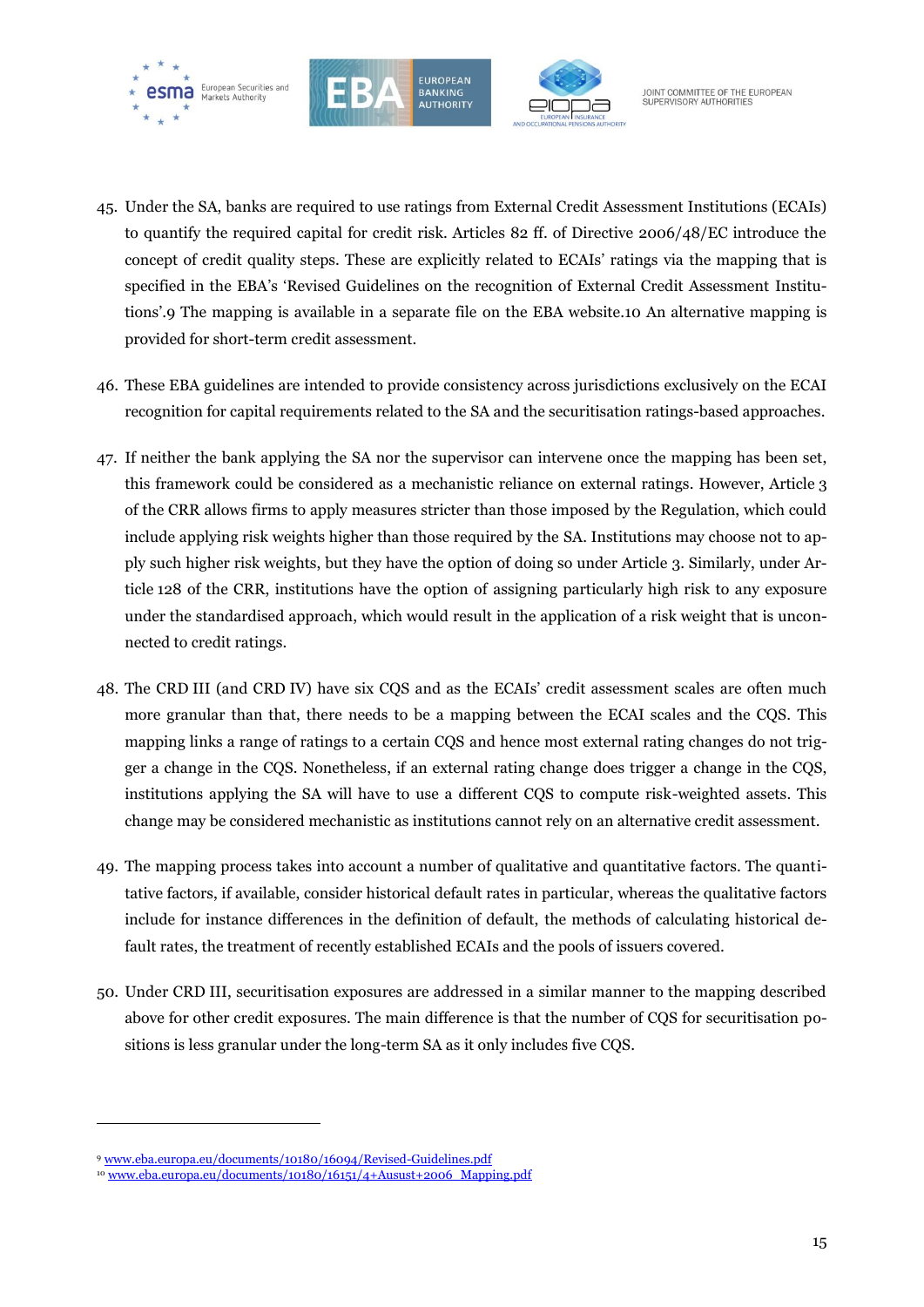





- 51. At the same time, the number of ECAIs actually providing ratings for securitisations is much smaller: there are only three ECAIs according to the mapping and six according to the data available in the current ESMA-CEREP database. Under CRD III, the mapping of CQS to external ratings for securitisation is addressed by the same ECAI guideline.
- 52. Apart from some technical details, however, the treatment is not different from that for exposures other than securitisations. Since there is a lack of sufficiently objective internal methodologies, most banks are expected to calculate their capital requirements by referring to external ratings.
- 53. Despite all the recommendations described above, the framework of the SA for credit risk can still be termed, at least to a certain extent, as mechanistic reliance. That issue, however, is not generated at the level of the guidelines but it is intrinsic in the Basel framework and in the European implementation thereof. Therefore, even if there is over-reliance, this cannot be corrected by any action of the ESAs, such as amending or repealing the guidelines, both for policy reasons (there is no available or agreed alternative), and for legal reasons (in the European Union, the guidelines/recommendations or delegated legislation and implementing measures cannot amend the CRR).
- 54. Furthermore, CRR introduces a mandate for the ESAs<sup>11</sup> to draft implementing technical standards (ITS) specifying the mapping of the ECAIs to credit quality steps. A similar mandate for a separate set of ITS requires EBA to produce a mapping for securitisation.12 The ITS will automatically repeal the guidelines. Hence, amending or repealing the guidelines at this stage would have a very limited effect and without amendment of the basic legislation, would lead to a legal void until the entry into force of the final ITS.
- 55. The ITS (due to be delivered to the EU Commission by July 2014) contain an analysis of historical performance of external ratings and take into account additional qualitative considerations for the new mapping. These and the fact that the mapping is expected to be reviewed periodically will further decrease the reliance on external ratings.
- 56. For all the reasons listed above, the ESAs do not consider it appropriate to repeal or amend the guidelines to remove the references to external ratings. Further work is needed however, especially in the international context (most notably, the Basel Committee Task Force on the standardised approach) to find alternatives for the mapping to external ratings in the standardised approach and the mapping for

<sup>&</sup>lt;sup>11</sup> Article 136(1) of Regulation (EU) No 575/2013

<sup>12</sup> Article 270 of Regulation (EU) No 575/2013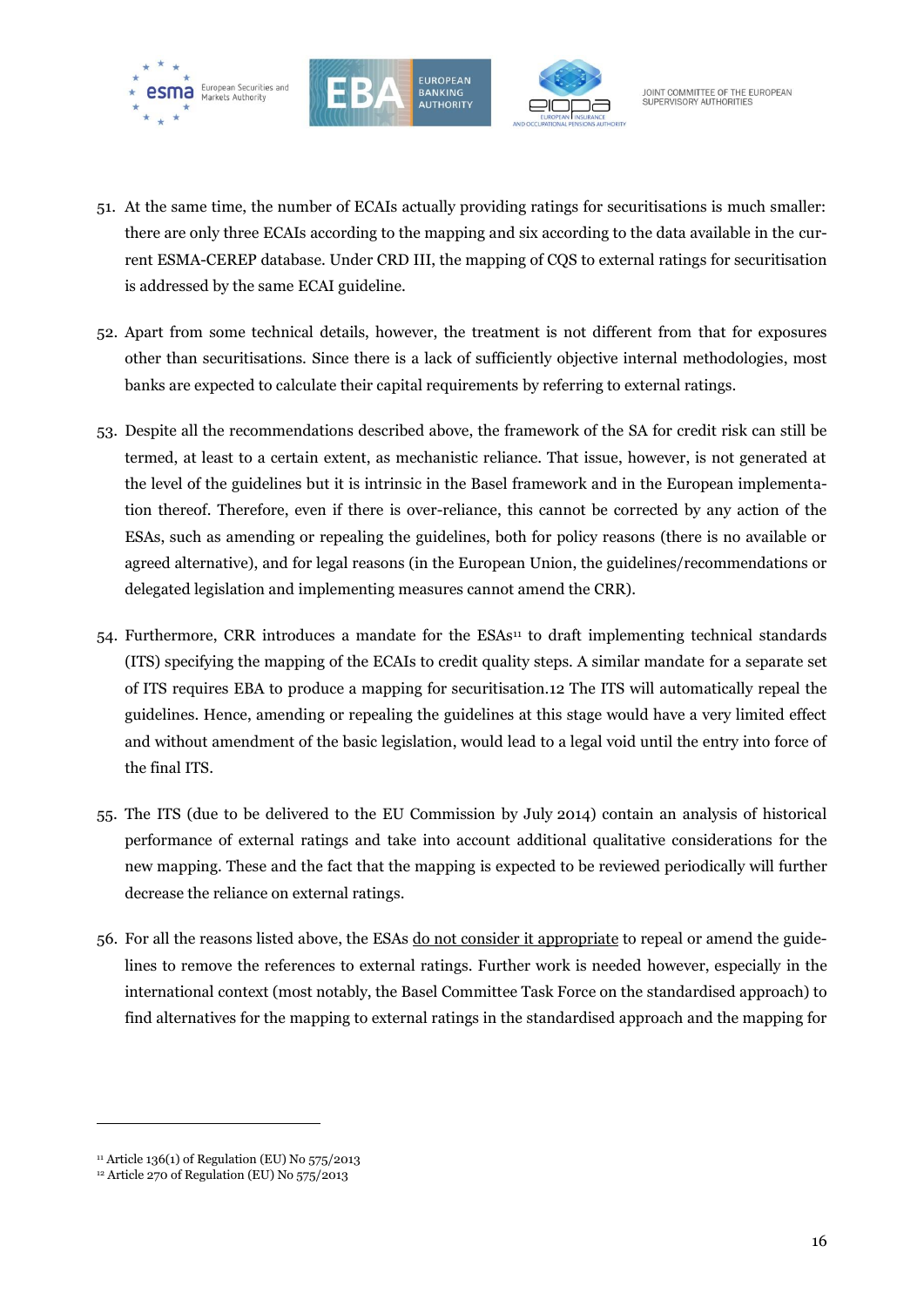





securitisation exposures. EBA, ESMA and EIOPA will take into account the reliance on external ratings when developing the ITS on ECAIs mapping required by Regulation (EU) No 575/201313.

## **VI.II. EIOPA**

57. There are currently no guidelines adopted by EIOPA that contain references to ratings.

### **VI.III. ESMA: Revision of the MMF Guidelines**

- 58. This section sets out a proposal for an amendment to the MMF Guidelines with respect to the assessment of the credit quality of money market instruments by managers of short-term money market funds and money market funds.
- 59. It is proposed to modify the guidelines by amending paragraph 4 of Box 2 and paragraph 2 of Box 3 as set out below.
- 60. Paragraph 4 of Box 2 would be replaced by the following:

*4. For the purposes of point 3a), ensure that the management company performs its own documented assessment of the credit quality of money market instruments that allows it to consider a money market instrument as high quality. Where one or more credit rating agencies registered and supervised by ESMA have provided a rating of the instrument, the management company's internal assessment should have regard to, inter alia, those credit ratings. While there should be no mechanistic reliance on such external ratings, a downgrade below the two highest short-term credit ratings by any agency registered and supervised by ESMA that has rated the instrument should lead the manager to undertake a new assessment of the credit quality of the money market instrument to ensure it continues to be of high quality.*

61. Paragraph 2 of Box 3 would be replaced by the following:

#### […]

 $\overline{a}$ 

In addition, a Money Market Fund:

*2. May, as an exception to the requirement of point 4 of Box 2, hold sovereign issuance of a lower internally-assigned credit quality based on the MMF manager's own documented assessment of credit quality. Where one or more credit rating agencies registered and supervised by ESMA have provided a rating of the instrument, the management company's internal assessment should have regard to, inter alia, those credit ratings. While there should not be mechanistic reliance on such external ratings, a downgrade below investment grade or any other equivalent rating grade by any agency registered and supervised by ESMA that has rated the instrument should lead the manager to undertake a new assessment of the credit quality of the money market instrument to ensure it continues to be of* 

<sup>&</sup>lt;sup>13</sup> [http://ec.europa.eu/internal\\_market/bank/regcapital/legislation\\_in\\_force\\_en.htm](http://ec.europa.eu/internal_market/bank/regcapital/legislation_in_force_en.htm)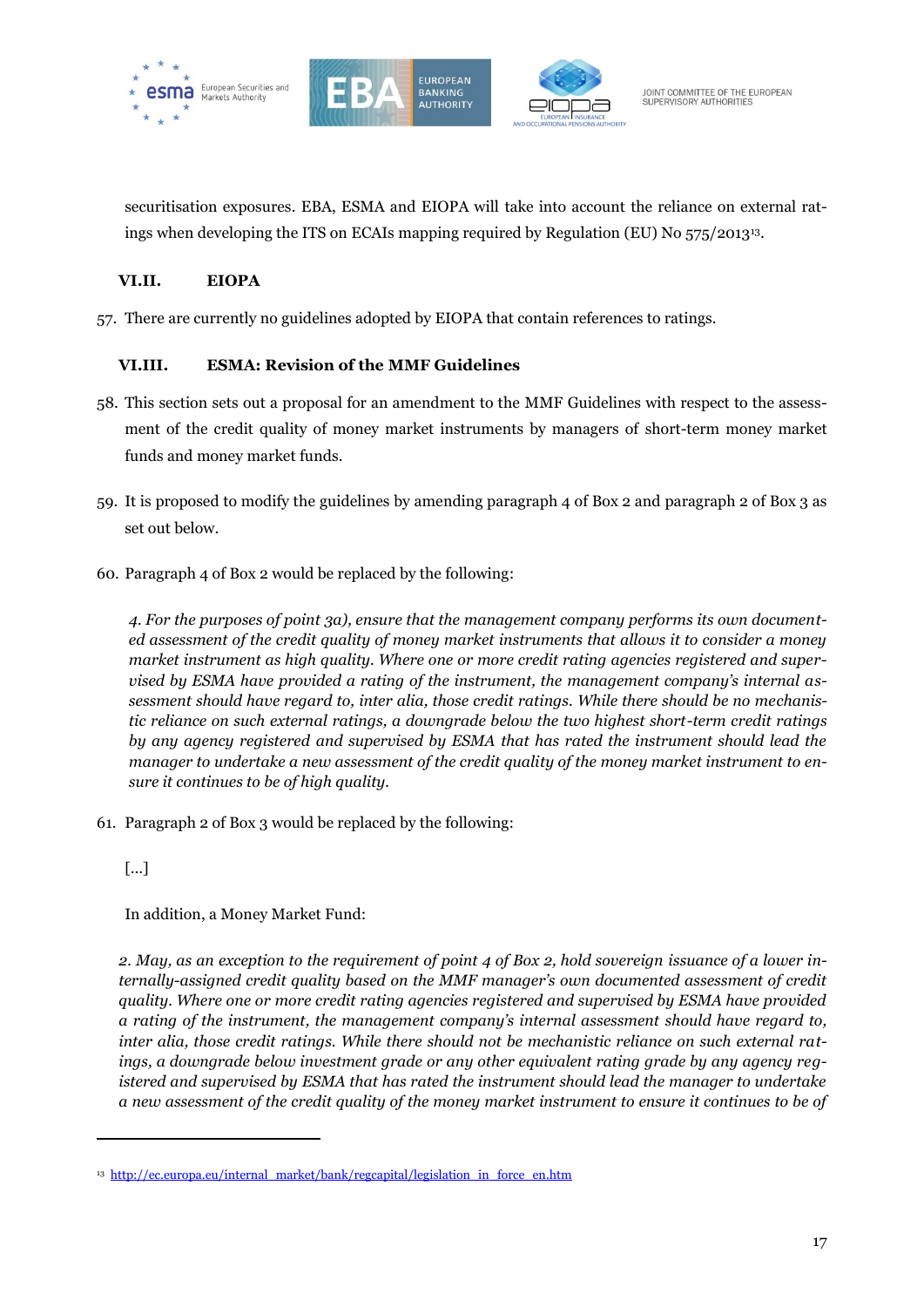





*appropriate quality. 'Sovereign issuance' should be understood as money market instruments issued or guaranteed by a central, regional or local authority or central bank of a Member State, the European Central Bank, the European Union or the European Investment Bank.*

- 62. The merit of this approach is that it is more principles-based and avoids mechanistic reliance on credit ratings by removing the 'floor' set in the previous guidelines for eligibility of money market instruments for short-term money market funds (i.e. the reference to the top two credit ratings), while maintaining the obligation on the manager to take some note of external ratings. In the version proposed:
	- the reference to credit ratings remains but there is no automatic exclusion of any rated money market instrument from the range of instruments of good credit quality based on a minimum rating provided by credit rating agencies;
	- this means that managers should perform the assessment of the creditworthiness of money market instruments themselves and any downgrade of a money market instrument by a credit rating agency to below a certain threshold should be treated as material information by managers of MMFs, who should then undertake a new internal assessment of the instrument to ensure that the instrument is still of appropriate credit quality.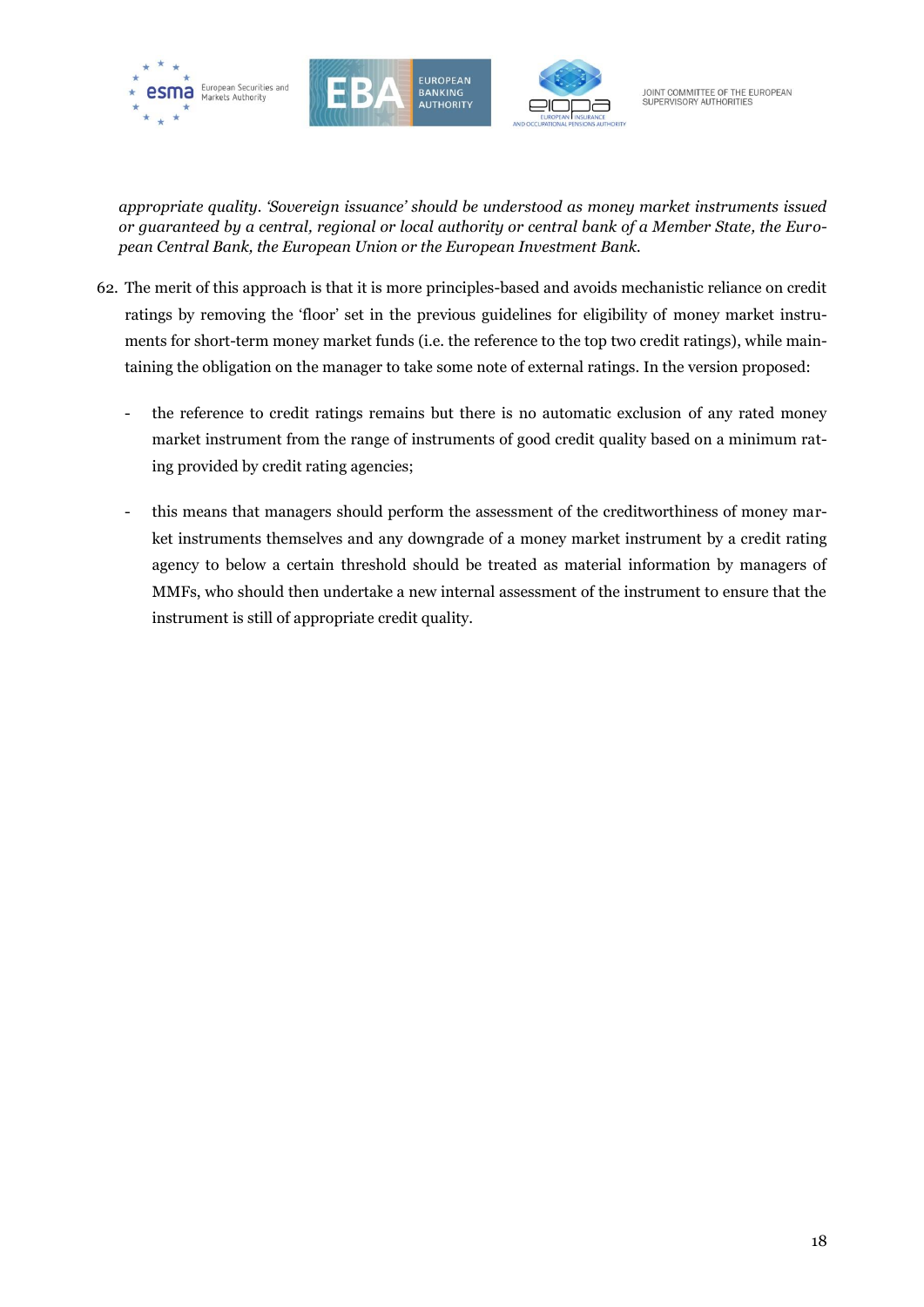





#### <span id="page-18-0"></span>**Annex I: Impact Assessment on reducing sole or mechanistic reliance on credit ratings**

#### Introduction

 $\ddot{\phantom{a}}$ 

This cost-benefit analysis provides the reader with an overview of the findings as regards the problem identification, the options identified to remove the problem and their potential impacts.

Among the observable effects of mechanistic reliance, the European Commission indicates that it would be desirable to reduce so-called 'cliff effects', which it defines<sup>14</sup> as 'sudden actions that are triggered by a rating downgrade under a specific threshold, where downgrading a single security can have a disproportionate cascading effect'. Fire sales of assets may, for example, affect the downgraded issuer 'because its access to the money market funding may suddenly close, which may affect its viability'. 15

The acknowledgement of cliff effects builds on prior work from the Financial Stability Board and the IMF, with the latter highlighting<sup>16</sup> the 'second-round liquidity effect' that a rating change may trigger, whereby the credit quality of a rated entity can be affected by the higher cost of capital resulting from a rating change. The higher cost of capital following downgrades is also referred to in the academic literature<sup>17</sup>, as 'a rating downgrade may lead to higher cost of capital for the borrowing firm because it induces a deterioration in investors' perceptions about the credit quality of the borrowing firm, because of regulations that restrict investors' holdings of lower rated bonds, or because of rating triggers in financial contracts'.

In October 2010, the FSB endorsed principles to reduce public authorities' and financial institutions' reliance on credit rating agency ratings.18 The goal of these principles is to end mechanistic reliance on ratings by banks, institutional investors and other market participants. To accelerate implementation, the FSB published a roadmap with timelines in November 2012. The roadmap suggests a two-pronged approach: (1) reducing mechanistic reliance in standards, laws and regulations; and (2) encouraging financial institutions to strengthen and disclose their credit risk assessment processes. The FSB is also undertaking a thematic peer review, whose main objective is to help national authorities fulfil their commitments under the roadmap.

<sup>14</sup> European Commission Impact Assessment accompanying the document the "Proposal for a Regulation amending Regulation (EC) No 1060/2009 on credit rating agencies" and a "Proposal for a Directive amending Directive 2009/65/EC on coordination on laws, regulations and administrative provisions relating to undertakings for collective investment in transferable securities (UCITS) and Directive 2011/61/EU on Alternative Investment Fund Managers" [\(http://ec.europa.eu/internal\\_market/securities/docs/agencies/SEC\\_2011\\_1354\\_en.pdf\)](http://ec.europa.eu/internal_market/securities/docs/agencies/SEC_2011_1354_en.pdf)

<sup>15</sup> European Commission Impact Assessment accompanying the document "Proposal for a Regulation of the European Parliament and of the Council on Money Market Funds" [\(http://ec.europa.eu/internal\\_market/investment/docs/money-market](http://ec.europa.eu/internal_market/investment/docs/money-market-funds/130904_mmfs-impact-assessment_en.pdf)[funds/130904\\_mmfs-impact-assessment\\_en.pdf\)](http://ec.europa.eu/internal_market/investment/docs/money-market-funds/130904_mmfs-impact-assessment_en.pdf)

<sup>16</sup> IMF Global Financial Stability Report, October 2010, Chapter 3: "*The uses and abuses of sovereign credit ratings*" [\(http://www.imf.org/external/pubs/ft/gfsr/2010/02/pdf/chap3.pdf\)](http://www.imf.org/external/pubs/ft/gfsr/2010/02/pdf/chap3.pdf)

<sup>17</sup> G. Manso, UC Berkeley, *"Feedback effects of credit ratings"* [\(http://faculty.haas.berkeley.edu/manso/ratings.pdf\)](http://faculty.haas.berkeley.edu/manso/ratings.pdf) 18 http://www.financialstabilityboard.org/publications/r\_101027.pdf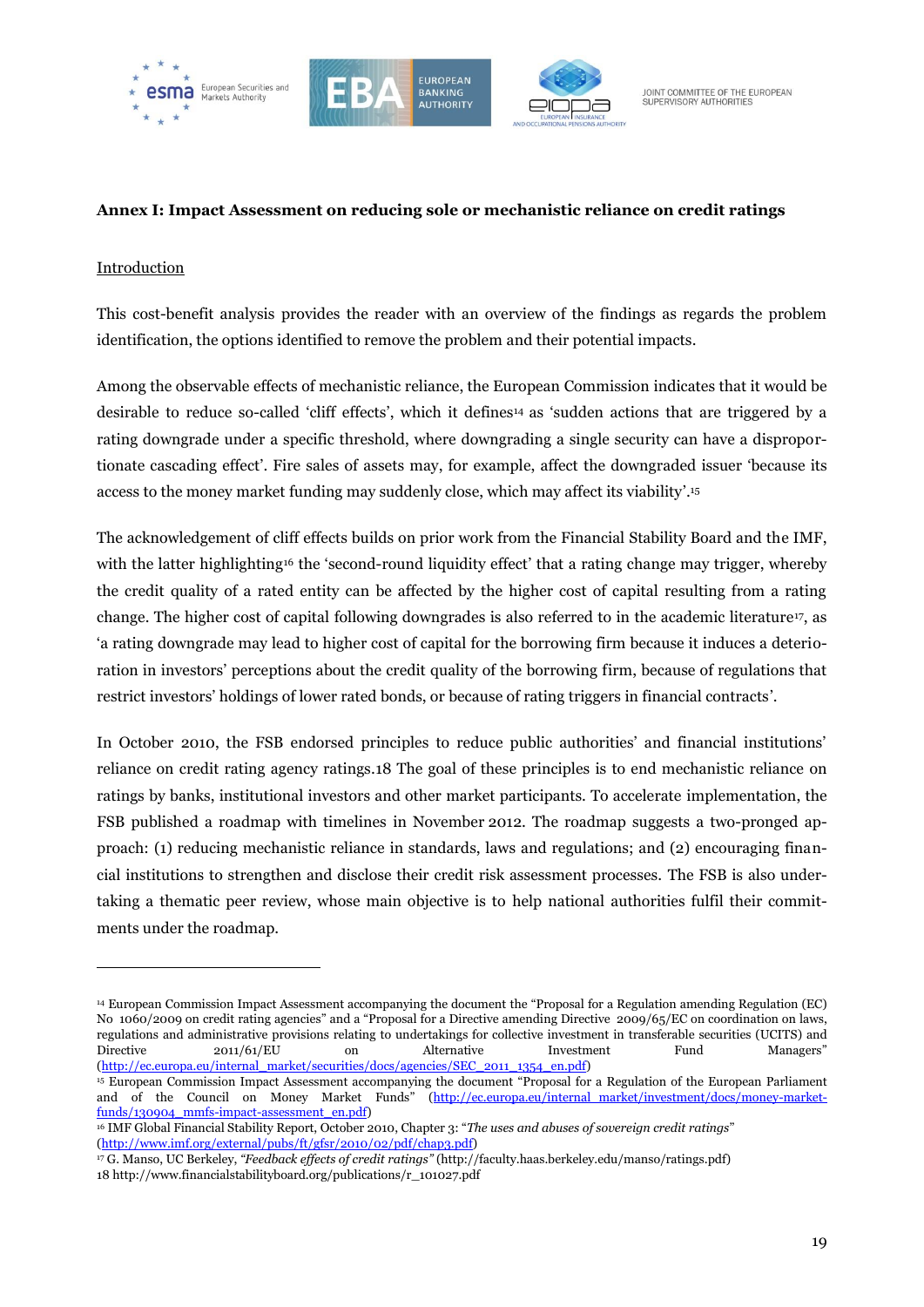





This preliminary impact assessment can be summarised in three main points. First, there could be potentially significant cliff effects from the EU money market funds industry, which has about EUR 1tn in assets under management, due to mechanistic reliance on external ratings in the current investment guidelines that could result in sudden and substantial changes in the universe of investable assets. Second, the vast majority of banking institutions across EU Member States currently use the SA to calculate their capital requirements for credit risk. Nonetheless, it is thought that a very small part of the exposures is associated to external ratings. In the insurance sector, the use of credit quality steps as part of the solvency capital requirement for the calculation of the spread risk capital charge could eventually lead to additional mechanistic reliance on external ratings and therefore potentially to cliff effects.

These examples illustrate the importance of reducing mechanistic reliance on external ratings in certain areas as it may have the potential to disrupt financial markets, reduce the benefits brought about by various regulatory initiatives and threaten the ESAs' financial stability objective.

**1.** CESR/ESMA MMF Guidelines

#### *a.* EU MMF industry

In these guidelines, money market funds are split between short-term money market funds (STMMFs) and money market funds (MMFs). For the purpose of this impact assessment, the following two points are relevant in that distinction:

- STMMFs are required to invest in securities with a residual maturity of less than or equal to 397 days and have a portfolio-weighted average maturity that does not exceed 60 days, while MMFs do not face the same security maturity restriction as long as their portfolio-weighted average maturity does not exceed 6 months<sup>19</sup>;
- STMMFs are required to invest in securities that have been awarded 'one of the two highest available short-term credit ratings by each recognised credit rating agency, or non-rated securities with credit quality equivalent to one of these two ratings, while MMFs may also invest in sovereign debt instruments rated at least investment grade<sup>20</sup>.

Although growth of the EU MMF industry has slowed in recent years, it remains significant nonetheless. In the peer review of MMF Guidelines<sup>21</sup> conducted last year, ESMA gathered information from NCAs on the number of MMFs in the EU and MMF assets under management (Table T.01). According to this data,

<sup>19</sup> Box 2 points 5 and 7, and Box 3 point 5 of the MMF guidelines.

<sup>20</sup> Box 2 point 4 and Box 3 points 1 and 2 of the MMF guidelines.

 $21$  ESMA Peer Review – Money Market Fund Guidelines (http://www.esma.europa.eu/system/files/2013-476 - peer\_review\_money market fund guidelines.pdf)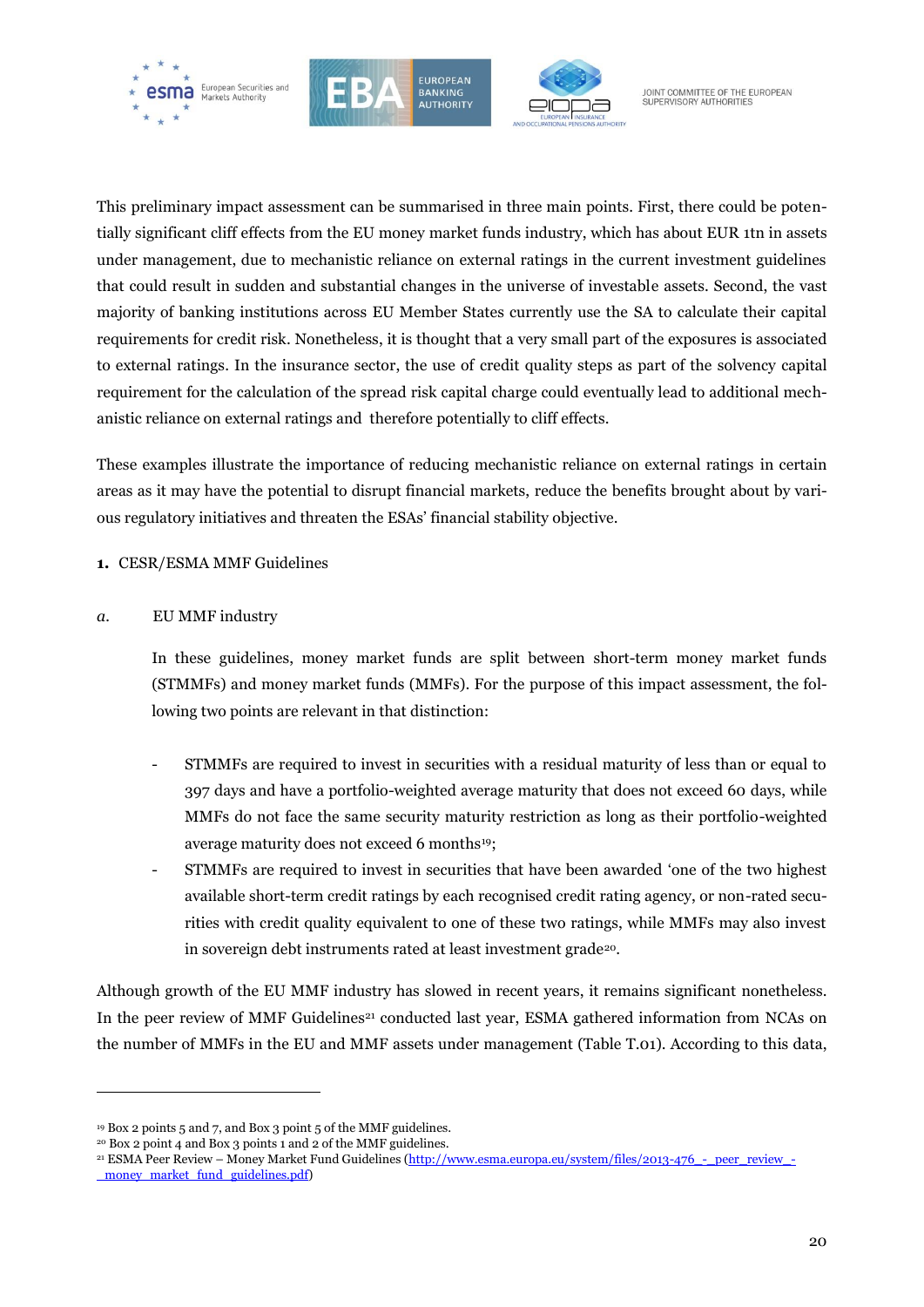

## EU MMF assets amounted to EUR 1,039bn in 2012, including EUR 779.9bn for STMMFs only, and the number of funds totalled 1,242.

| T.01<br><b>STMMF and MMF overview</b>                                                                                                                                                                                                          |                 |                |                |              |                                  |           |
|------------------------------------------------------------------------------------------------------------------------------------------------------------------------------------------------------------------------------------------------|-----------------|----------------|----------------|--------------|----------------------------------|-----------|
|                                                                                                                                                                                                                                                | Number of funds |                |                |              | Assets under management (EUR mn) |           |
|                                                                                                                                                                                                                                                | <b>STMMF</b>    | <b>MMF</b>     | Total          | <b>STMMF</b> | <b>MMF</b>                       | Total     |
| AT                                                                                                                                                                                                                                             |                 | 7              | $\overline{7}$ |              | 405                              | 405       |
| <b>BE</b>                                                                                                                                                                                                                                      | $\overline{2}$  | $\overline{7}$ | $\mathcal{G}$  | 165          | 507                              | 672       |
| <b>BG</b>                                                                                                                                                                                                                                      | $\overline{0}$  | 7              | $\overline{7}$ |              |                                  |           |
| CZ                                                                                                                                                                                                                                             |                 | 3              | 3              |              | 104                              | 104       |
| DE                                                                                                                                                                                                                                             |                 | 24             | 24             |              | 4 0 8 9                          | 4 0 8 9   |
| DK                                                                                                                                                                                                                                             |                 | $\overline{2}$ | $\overline{2}$ |              | 191                              | 191       |
| EL                                                                                                                                                                                                                                             | 5               | 17             | 22             | 52           | 673                              | 725       |
| ES                                                                                                                                                                                                                                             | $\overline{4}$  | 67             | 71             | 207          | 8757                             | 8 9 6 4   |
| FI                                                                                                                                                                                                                                             | 3               | 10             | 13             | 843          | 2925                             | 3768      |
| <b>FR</b>                                                                                                                                                                                                                                      | 295             | 346            | 641            | 221 936      | 175 388                          | 397 324   |
| HU                                                                                                                                                                                                                                             | 32              | 25             | 57             |              |                                  |           |
| IE.                                                                                                                                                                                                                                            | 97              | 5              | 102            | 303 510      | 1966                             | 305 476   |
| IT                                                                                                                                                                                                                                             | $\mathbf{0}$    | 12             | 12             |              | 8                                | 8         |
| LT                                                                                                                                                                                                                                             |                 | 1              | $\mathbf 1$    |              | 12                               | 12        |
| LU                                                                                                                                                                                                                                             | 95              | 108            | 203            | 247 167      | 52 183                           | 299 350   |
| LV                                                                                                                                                                                                                                             | $\overline{0}$  | $\overline{2}$ | $\overline{2}$ |              |                                  |           |
| MT                                                                                                                                                                                                                                             | 4               | $\overline{2}$ | 6              | 33           | 197                              | 230       |
| <b>NL</b>                                                                                                                                                                                                                                      |                 | $\overline{1}$ | $\mathbf{1}$   |              | 150                              | 150       |
| PL                                                                                                                                                                                                                                             |                 | $\overline{2}$ | $\overline{2}$ |              | 196                              | 196       |
| PT                                                                                                                                                                                                                                             |                 | 9              | $\overline{9}$ |              | 275                              | 275       |
| <b>RO</b>                                                                                                                                                                                                                                      |                 | 1              | 1              |              | 3690                             | 3690      |
| <b>SE</b>                                                                                                                                                                                                                                      | 13              | 11             | 24             | 2,236        | 6 2 5 5                          | 8 4 9 1   |
| SI                                                                                                                                                                                                                                             |                 | 3              | 3              |              | 23                               | 23        |
| <b>SK</b>                                                                                                                                                                                                                                      |                 | $\overline{2}$ | $\overline{2}$ |              | 172                              | 172       |
| UK                                                                                                                                                                                                                                             | 10              | 8              | 18             | 3,779        | 1,035                            | 4,814     |
| <b>Total EU</b>                                                                                                                                                                                                                                | 560             | 682            | 1 2 4 2        | 779 928      | 259 201                          | 1 039 130 |
| Note: Data and ECB exchange rates (for funds based outside the EA) as of 21 September 2012, which was the questionnaire<br>deadline. Countries with no data were left out (EE, LI). STMMFs and MMFs listed based on self-declaration by funds. |                 |                |                |              |                                  |           |

Sources: National competent authorities, ECB, ESMA.

MMFs are highly concentrated geographically with more than 50% based in FR (641) and another 25% based in LU (203) and IE (102). Assets under management reflect this concentration with 38.2% of the total in FR, 29.4% in IE and 28.8% in LU.

ECB data provides a broadly similar picture with 1 157 EU MMFs as of September 2012 and EA MMF assets adding up to EUR 961.2bn (compared with EUR 1 021.6bn using the ESMA dataset). The ECB data shows slightly less concentration with 430 MMFs in FR (37% of the total), 294 in LU (25%) and 100 in IE (9%).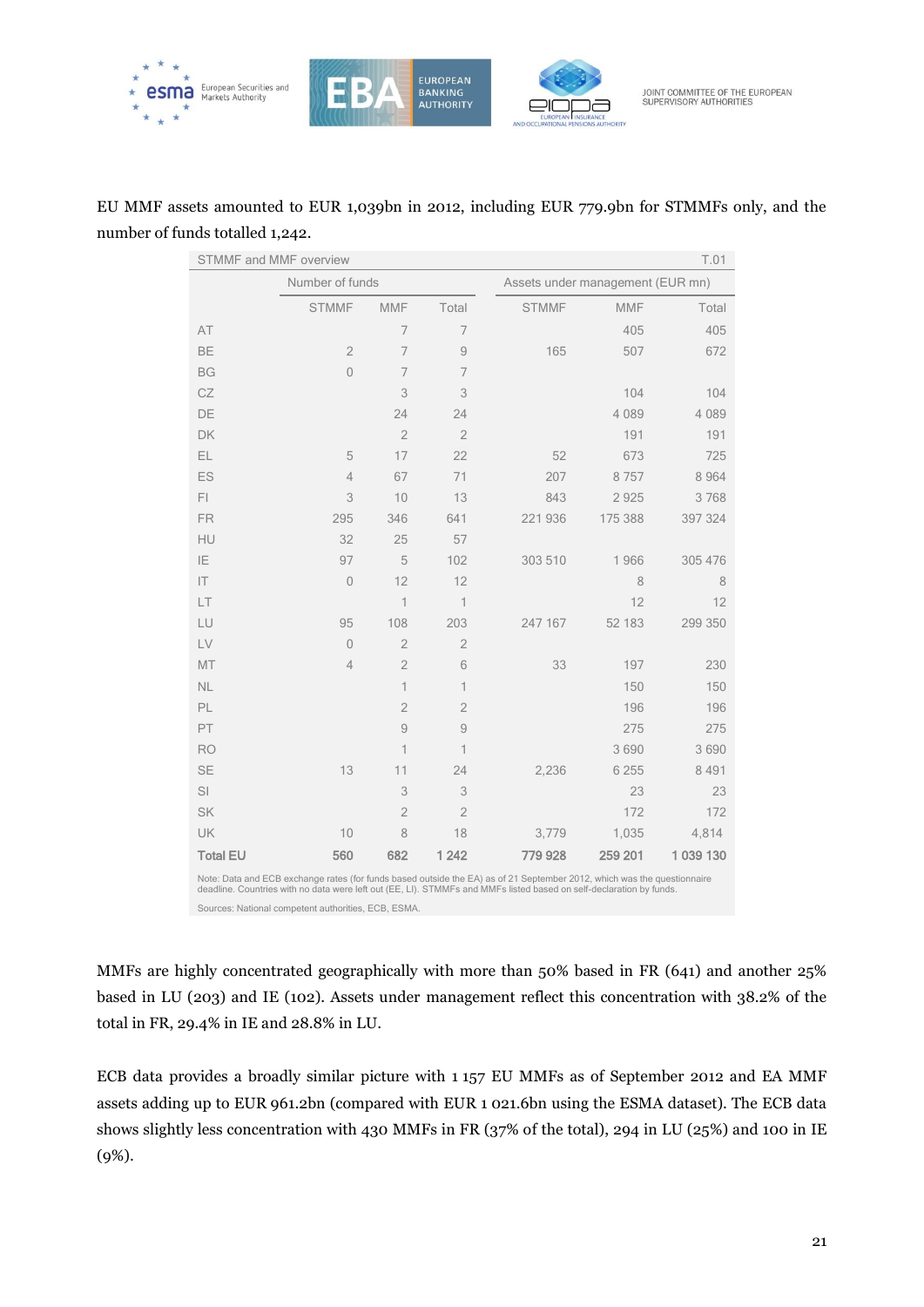

ECB data shows that the number of EU MMFs has declined by nearly 50% from a high of 1 896 in February 2009 to 1 012 as of May 2013. According to the ESRB, part of this decline 'occurred in the form of a consolidation of the sector following the implementation of the CESR/ESMA guidelines [MMF Guidelines] <sup>22</sup>.'



#### *b.* Euro area MMF assets

The ECB dataset also includes useful details on the assets of MMFs based in euro area (EA) countries, which amounted to 98.3% of total EU MMF assets (based on the data gathered by ESMA in its peer review of MMF Guidelines). EA MMF assets comprise a significant amount of debt securities (EUR 741.6bn as of Q3 2012, or 77.2% of total assets), followed by loans (EUR 161.6bn, 16.8% of assets) and shares of other MMFs (EUR 47.5bn, 4.9% of assets). The shares of these assets in MMF balance sheets have remained broadly constant over time, as illustrated in C.02.

The securities held by EA MMFs were largely issued by other EA MFIs (EUR 317bn, 42.7% of all securities held by MMFs), and to a lesser extent by EA governments (EUR 56.7bn, 7.6% of the total) and non-MFIs excluding governments (EUR 58.4bn, 7.9% of the total). The share of EA government securities has decreased over time, from 14% in Q1 2009 to 8% in Q3 2012 (Chart C.03). Holdings of securities issued by non-EA entities—for which the data is not as granular—amounted to a total of EUR 309.4bn.

<sup>22</sup> Annex to the ESRB Recommendation on money market funds

[<sup>\(</sup>http://www.esrb.europa.eu/pub/pdf/recommendations/2012/ESRB\\_2012\\_1\\_annex.en.pdf?693f2e8ca5f8e87fa7ad424aca81fa52\)](http://www.esrb.europa.eu/pub/pdf/recommendations/2012/ESRB_2012_1_annex.en.pdf?693f2e8ca5f8e87fa7ad424aca81fa52)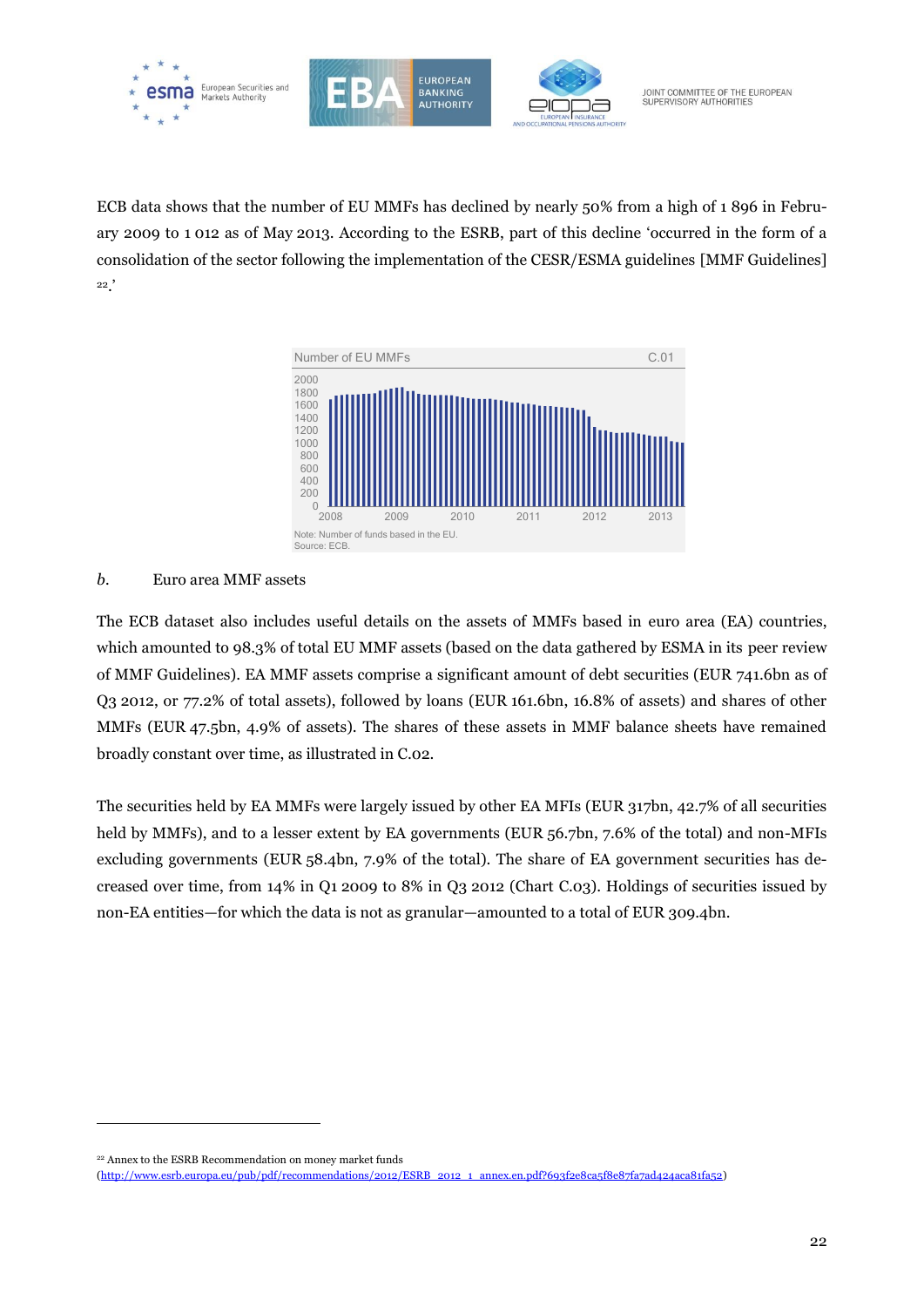





JOINT COMMITTEE OF THE EUROPEAN<br>SUPERVISORY AUTHORITIES



These numbers are broadly comparable with data from the ESRB survey, which show that both STMMF and MMF portfolios are heavily weighted towards MFI assets, with a much smaller proportion of nonfinancial corporations and government assets (T.02).

| EU MMF securities portfolio<br>T.02                                                          |             |                               |            |                                   |  |
|----------------------------------------------------------------------------------------------|-------------|-------------------------------|------------|-----------------------------------|--|
|                                                                                              | <b>MFIs</b> | Non-financial<br>corporations | Government | Other financial<br>intermediaries |  |
| <b>ESRB Survey</b>                                                                           | 752         | 9.6                           | 131        | 21                                |  |
| <b>ECB Data</b>                                                                              | 75.5        | 66                            | 1111       | 6.9                               |  |
| Note: EU MMF holdings of securities by type of issuer, in % of total.<br>Sources: ESRB, ECB. |             |                               |            |                                   |  |

#### *c.* Investable universe and cliff effects

As required in the MMF Guidelines, to ensure portfolio are high quality, EU MMFs can only invest in specific assets (see box). As a case study, this impact assessment focuses on the investable universe of EU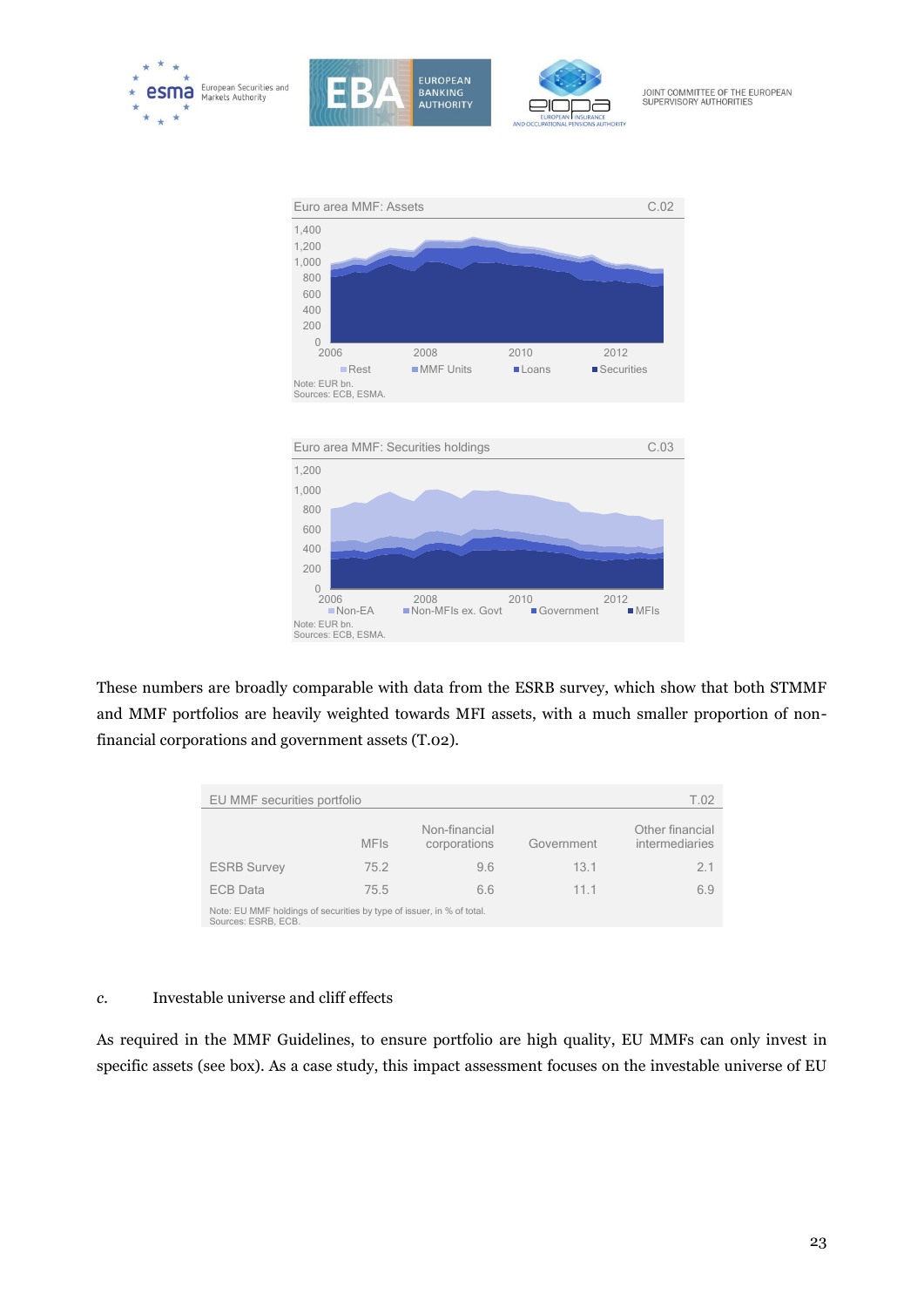





JOINT COMMITTEE OF THE EUROPEAN SUPERVISORY AUTHORITIES

MMF in relation to EU sovereign debt securities. The case of sovereign downgrades is of particular interest as these have significant spill-over effects, as highlighted in the economic literature23.

#### Quantifying the investable universe

The investable universe of EU MMF is defined in the MMF Guidelines. The guidelines disclose the rating requirements for STMMFs in Box 2, 'a money market instrument [is considered] not to be of high quality unless it has been awarded one of the two highest available short-term credit ratings by each recognised credit rating agency that has rated the instrument'. Regarding MMFs other than STMMF, Box 3 adds that these may 'hold sovereign issuance of at least investment grade quality'. Despite the non-binding dimension of these guidelines, ESMA saw that 19 out of 27 NCAs have followed the CESR recommendations by establishing a distinction between STMMF and MMF, with 18 countries complying with the sovereign debt requirement. All the major MMF host countries have complied with the Guidelines.

In order to estimate the MMF investable universe, the first step was to collect the shortterm ratings of each Member State as of the end of 2012 from the three major CRAs (T.03). Although there are more than three CRAs in the EU, credit ratings tend to be aligned<sup>24</sup> and these three CRAs account for a significant share of the overall market. EU Member States were then split between three categories:

- those with one of the two highest available short-term credit ratings;
- those with an investment grade but not eligible for EU STMMF investment;
- those with a non-investment grade.

 $\overline{a}$ 

We then calculated the amount of sovereign debt for each category in order to estimate the eligible investable universe. The EU sovereign debt data include short-term (with maturity equal to or less than a year) and long-term securities from Eurostat's government finance statistics, with an aggregate value of EUR 8.8tn. Although not all government debt securities are marketable, the lack of consistency between estimates of marketable debt across the EU led us to simply use gross debt data from Eurostat without retreatment.

<sup>23</sup> Rabah Arzeki, Bertrand Candelon and Amandou N.R.Sy, IMF Working Paper, *Sovereign Rating News and Financial Markets Spill-overs: Evidence from the European Debt Crisis*, March 2011, WP/11/68.

<sup>24</sup> Annalisa Croce, Stefano Lugo and Robert Faff (2011), *Rating alignment, Rating shopping and Reputation of credit rating agencies: evidence from the subprime crisis*.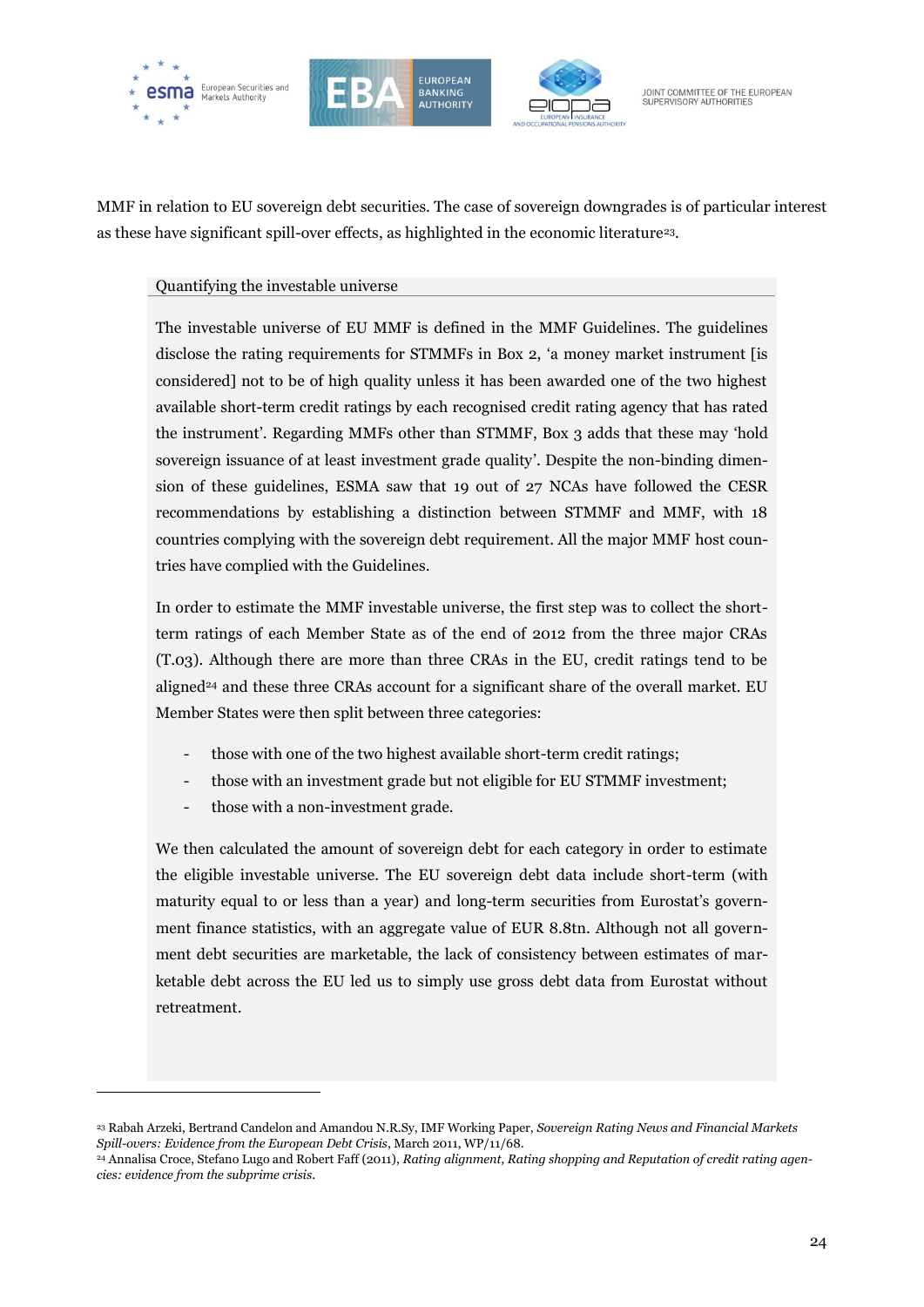





|                                                                                                                                                                                                                                                                    | Fitch Ratings Moody's |           | S&P    |
|--------------------------------------------------------------------------------------------------------------------------------------------------------------------------------------------------------------------------------------------------------------------|-----------------------|-----------|--------|
| Eligible under MMF Guidelines* F1+                                                                                                                                                                                                                                 |                       | $P-1$     | $A-1+$ |
|                                                                                                                                                                                                                                                                    | F <sub>1</sub>        |           | $A-1$  |
|                                                                                                                                                                                                                                                                    | F <sub>2</sub>        | $P-2$     | $A-2$  |
|                                                                                                                                                                                                                                                                    |                       |           |        |
| Ineligible                                                                                                                                                                                                                                                         | F <sub>3</sub>        | $P - 3$   | $A-3$  |
|                                                                                                                                                                                                                                                                    | B, C                  | Not Prime | B, C   |
|                                                                                                                                                                                                                                                                    | RD, D                 |           | SD, D  |
| Note: S&P's and Fitch's top ratings are split between A-1+ and A-1 and F1+ and F1,<br>respectively. Therefore the three highest ratings from S&P and Fitch are eligible for EU<br>STMME investment. Since E2, P-2 and A-2 are investment grades, these ratings are |                       |           |        |

STMMF investment. Since F3, P-3 and A-3 are investment grades, these ratings are eligible for MMFs but not eligible for STMMFs. Non-investment grades start at B and Not Prime. Source: Fitch Ratings, Moody's, Standard & Poor's, ESMA.

\*Disclaimer: T.03, initially published on 6 February 2014, has been replaced by an updated table on 11 February 2014, to reflect that Fitch Ratings, like S&P top rating, is split between F1+ and F1, and not as initially stated as only having F1 and F2.

The EU sovereign debt instruments eligible for EU STMMF investment under the MMF guidelines amounted to EUR 7.8tn as at the end of 2012, equivalent to 88.9% (96.5% of the total) of all EU government debt securities (C.04). This number is larger (EUR 8.5tn) for MMFs other than STMMFs, as the investment guidelines for the latter category are stricter. The gradual deterioration in creditworthiness of some EU sovereigns led to a shrinkage in the investable universe, which in turn may have led to a concentration of MMF investments in eligible EU sovereign debt that could potentially magnify future cliff effects.



The case of Spanish (ES) government bonds in October 2012 provides an example of a sudden shrinkage in STMMF investable universe and potential cliff effect. ES government bonds account for 7.6% of all EU sovereign debt securities (EUR 669bn) and a significant portion were eligible for STMMF investment until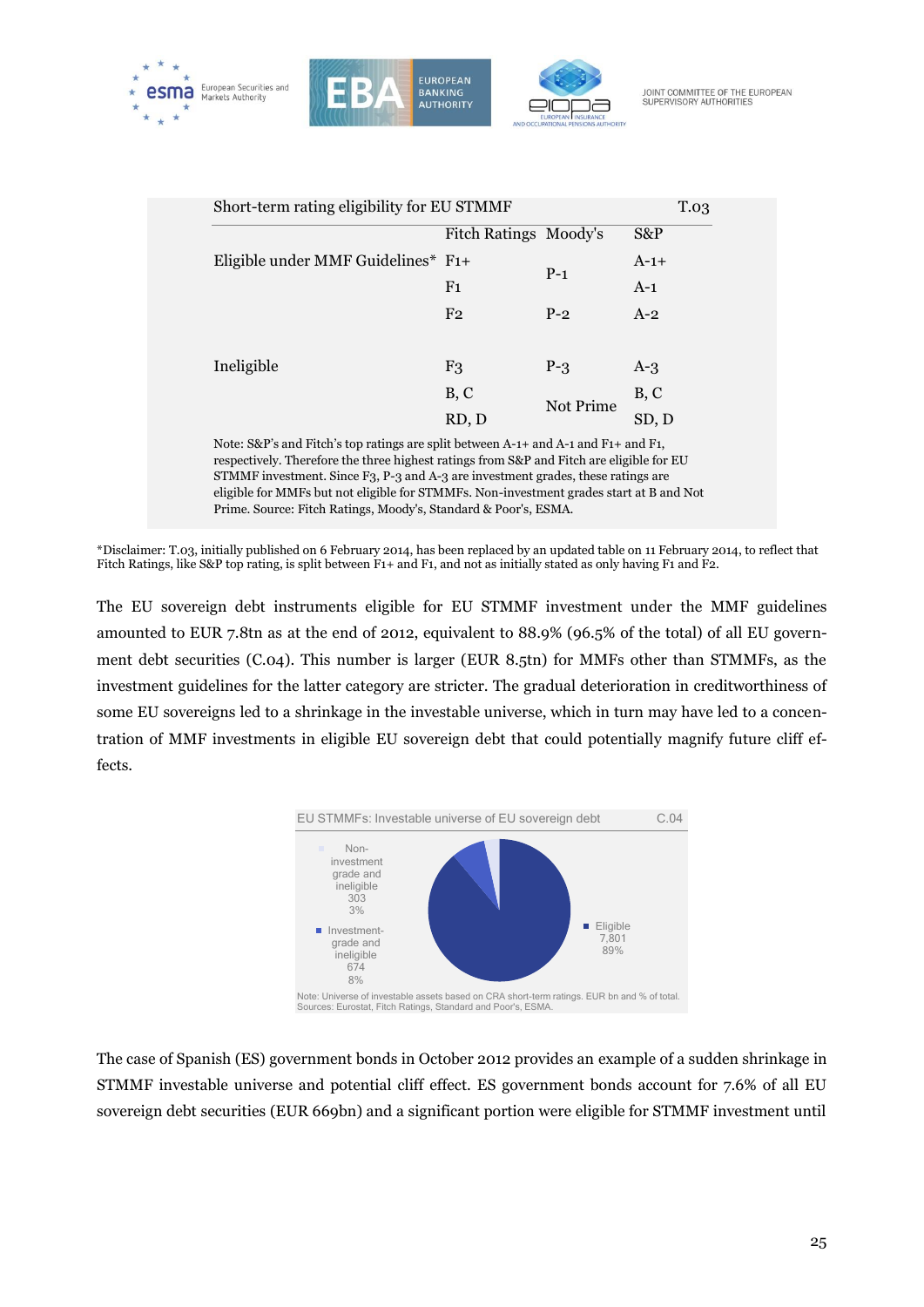

 $\overline{a}$ 





JOINT COMMITTEE OF THE EUROPEAN SUPERVISORY AUTHORITIES

the October 2012. On 12 October 2012, Spain's short-term debt rating was downgraded by S&P's from A-2 to A-3, making all ES sovereign debt securities overnight ineligible for EU STMMF investments.<sup>25</sup>

There are currently eight Member States with a short-term rating of A-2 from S&P and a rating of F2 or higher from Fitch Ratings (T.04). In each case, a downgrade by S&P would result in ineligibility of the sovereign debt stock for STMMF investment. Such a rating change for any individual Member State would shrink the investable universe of STMMFs further by between EUR 3.9bn and 1.655bn (the latter figure amounts to 18.9% of total EU sovereign debt securities). In an extreme case, a hypothetical downgrade of all A-2 rated Member States would lead to an equivalent reduction of the investable universe by around 1.9tn.<sup>26</sup>

| EU sovereign debt securities and short- |           |           |                |  |  |
|-----------------------------------------|-----------|-----------|----------------|--|--|
| <b>T.04</b><br>term ratings             |           |           |                |  |  |
|                                         | Amount    | S&P       | Fitch          |  |  |
| AT                                      | 185,116   | $A-1+$    | $F1+$          |  |  |
| <b>BE</b>                               | 330,132   | $A-1+$    | $F1+$          |  |  |
| <b>BG</b>                               | 4,929     | $A-2$     | F <sub>3</sub> |  |  |
| <b>CY</b>                               | 9,186     | C         | B              |  |  |
| <b>CZ</b>                               | 62,651    | $A-1+$    | F <sub>1</sub> |  |  |
| DK                                      | 91,837    | $A-1+$    | F <sub>1</sub> |  |  |
| EE                                      | 246       | $A-1+$    | F <sub>1</sub> |  |  |
| ES                                      | 669,027   | $A-3$     | F <sub>2</sub> |  |  |
| <b>FI</b>                               | 83,020    | $A-1+$    | F <sub>1</sub> |  |  |
| <b>FR</b>                               | 1,546,058 | $A-1+$    | F <sub>1</sub> |  |  |
| DE                                      | 1,547,158 | $A-1+$    | F <sub>1</sub> |  |  |
| <b>GR</b>                               | 93,614    | <b>SD</b> | B              |  |  |
| HU                                      | 59,118    | B         | B              |  |  |
| IE                                      | 89,289    | $A-1+$    | $F1+$          |  |  |
| <b>IT</b>                               | 1,655,283 | $A-2$     | F <sub>2</sub> |  |  |
| LV                                      | 3,866     | $A-2$     | F <sub>2</sub> |  |  |
| <b>LT</b>                               | 10,671    | $A-2$     | F <sub>2</sub> |  |  |
| LU                                      | 5,000     | $A-1+$    | $F1+$          |  |  |
| MT                                      | 4,477     | $A-2$     | F <sub>1</sub> |  |  |
| <b>NL</b>                               | 331,257   | $A-1+$    | $F1+$          |  |  |
| PL                                      | 181,244   | $A-2$     | F <sub>2</sub> |  |  |

<sup>25</sup> In addition, given the alignment of many non-sovereign debt ratings to the sovereign and that several banks are in the process of being recapitalised, the overall reduction in investable universe may be even larger than the impact in the sole area of sovereign debt securities.

<sup>26</sup> In addition, mechanistic reliance may have the undesirable consequence of STMMFs anticipating potential future downgrades and assets ineligibility, with some MMFs reducing early their holdings of government and/or private sector debt, thereby affecting the liquidity position of the sovereign and/or private entities and adding to the pressure on their creditworthiness.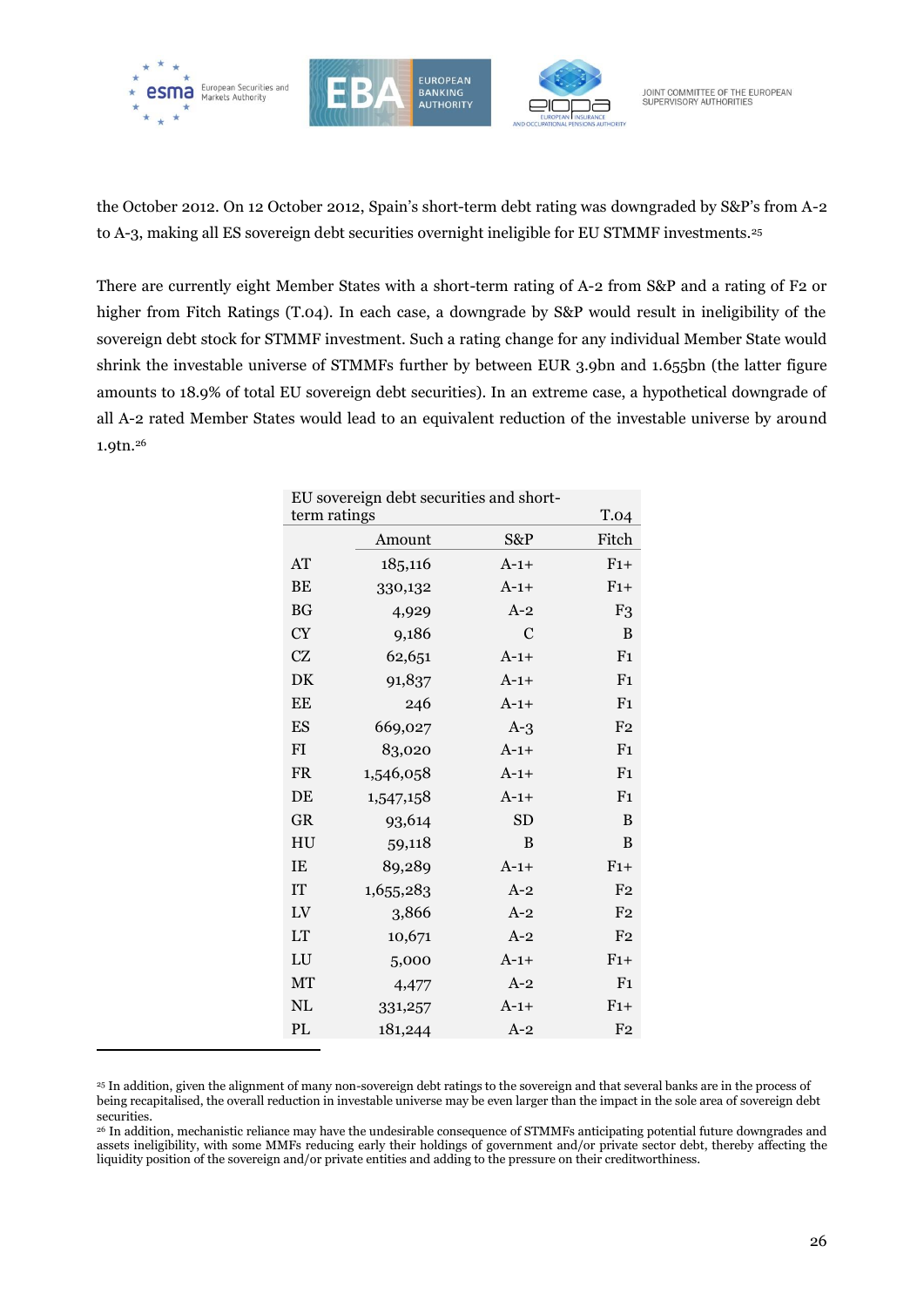

| <b>PT</b>                                                   | 110,661   | В      | B              |  |
|-------------------------------------------------------------|-----------|--------|----------------|--|
| R <sub>O</sub>                                              | 30,899    | В      | F3             |  |
| <b>SK</b>                                                   | 32,799    | $A-1$  | F <sub>1</sub> |  |
| <b>SI</b>                                                   | 16,252    | $A-2$  | F <sub>2</sub> |  |
| <b>SE</b>                                                   | 119,194   | $A-1+$ | $F1+$          |  |
| UK                                                          | 1,505,769 | $A-1+$ | F1             |  |
| Note: Data as of end 2012 in FUR million Moody's short-term |           |        |                |  |

Note: Data as of end 2012 in EUR million. Moody's short-term ratings were not used due to their limited availability. Sources: Eurostat, Fitch Ratings, Standard & Poor's.

#### **2.** The standardised approach under CRD IV legislation<sup>27</sup>

Under the IV, credit institutions can choose between two approaches for the calculation of capital requirements for credit risk, namely the standardised approach (SA) and the internal ratings-based approach (IRBA).

The SA is widely used among European banks. While many institutions rely fully on the SA, banks using the IRBA also tend to have significant exposures under the SA, subject to the partial use requirements in the CRR. A recent study by the EBA found that out of a sample of 89 IRBA banks on average 30% of risk weighted assets stemmed from the SA. 28

The impact of prohibiting the use of external ratings could be substantial, given the wide usage of the SA. However, in many cases the capital requirements under the SA do not depend on the use of external ratings, as explained in detail below. Furthermore, given that this Report does not propose any changes at this point in time, there will be no immediate impact of this proposal.

When assessing the impact of reducing the reliance on external ratings by prohibiting their use under the SA, for many types of exposures under the SA banks will not be allowed to use an external rating when determining capital requirements. This relates to the following exposure classes under the SA: exposures to certain international organisations; retail exposures; exposures secured by mortgages on immovable properties; exposures in default; exposures associated with particularly high risk; equity exposures; and some other items. Those exposure classes where external ratings may be used are exposures to central governments or central banks; exposures to regional governments or local authorities; exposures to public sector entities;, exposures to multilateral development banks; exposures to institutions; exposures, exposures to corporates; exposures in the form of covered bonds; items representing securitisation positions; and exposures in the form of shares in collective investment undertakings.

<sup>27</sup> Regulation EU No. 575/2013 (CRR) and Directive 2013/36/EU

<sup>&</sup>lt;sup>28</sup> [Review on the consistency of Risk Weighted Assets, First interim Report on the review of the consistency of risk-weighted assets.](https://www.eba.europa.eu/risk-analysis-and-data/review-of-consistency-of-risk-weighted-assets)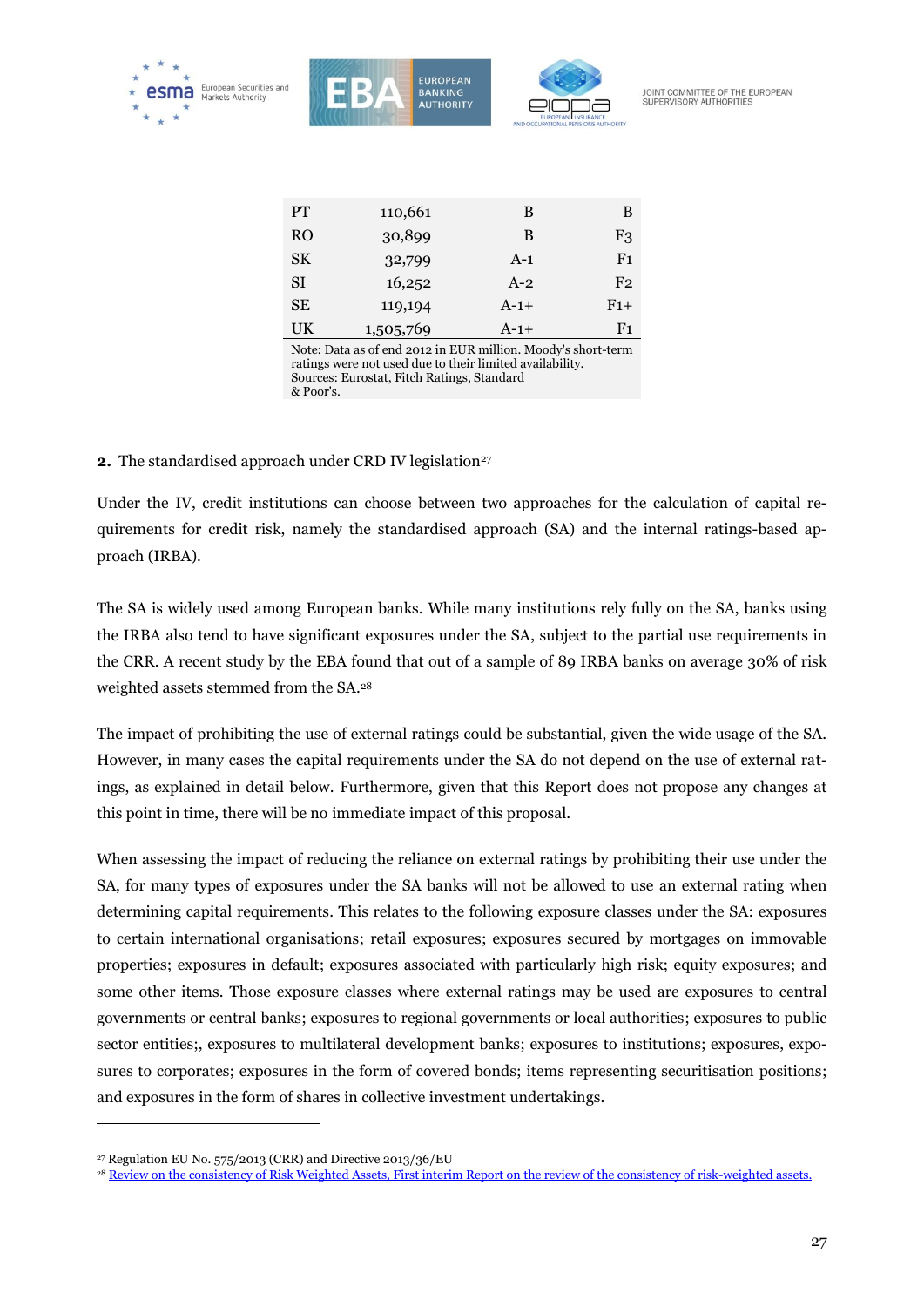





JOINT COMMITTEE OF THE EUROPEAN<br>SUPERVISORY AUTHORITIES

In many cases external ratings are not available for exposures falling within the abovementioned exposure classes and/or the current provisions of the CRR already provide incentives not to use external ratings:

Exposures to Member States' central governments and central banks denominated and funded in domestic currency will receive a 0% risk weight, regardless of an external rating of the Member State. Until the end of 2017 (transitional rule set out in Article 495(2) of the CRR) the same risk weight will apply if exposures are denominated and funded in the domestic currency of any other Member State. After that date, those exposures will be risk weighted according to external ratings (if available). With these rules, a large portion of banks' exposures to sovereigns and central banks will already be covered without the reliance on external ratings. In addition, banks may use the credit assessments by export credit agencies to determine the capital requirements for exposures to central governments or central banks. Only in all remaining cases may the capital requirements maybe linked to external ratings, the most notable example being exposures in the form of US government bonds.

Exposures to regional governments, local authorities and public sector entities can, under certain conditions, be treated as exposures to the central government with the exemptions applicable as explained above. Only in cases where this preferential treatment is not applicable may banks use external ratings.

For exposures to multilateral development banks (MDBs), the CRR allows the application of a 0% risk weight for a specific list of MDBs. Banks may use external ratings only for exposures to MDBs not included in this list.

Thee materiality of the use of external ratings will also likely be low for exposures to corporates. Typically, only very large corporates will have an external rating. In many jurisdictions, smaller and medium-sized companies will be unrated and the 100% risk weight will apply. Furthermore, rated corporates will usually be assigned to CQS 2 and below where the effect of using an external rating will in most cases be not material (for CQS 3 and 4 the risk weight is 100%). Therefore, the incentive for banks to use external ratings for the corporate exposure class may only be very limited. Large corporates, which typically are externally rated, tend to be customers of larger institutions, who are more likely to use IRB models. Therefore also limited use of ratings appears likely, although this is a statement that can only be made with some caution.

The use of external ratings will be much more material for exposures to institutions and exposures in the form of covered bonds. Banks have a strong incentive to rely on external ratings for both these exposure classes. For exposures to institutions with an external rating qualifying for CQS 1 to 3 the corresponding risk weight will be below 100%. If the institution is unrated but there is an external rating available for the central government of the jurisdiction in which the institution is incorporated, the risk weight will also be below 100% if the external rating of the central government is assigned to CQS 1 or 2. A similar treatment applies to exposures in the form of covered bonds.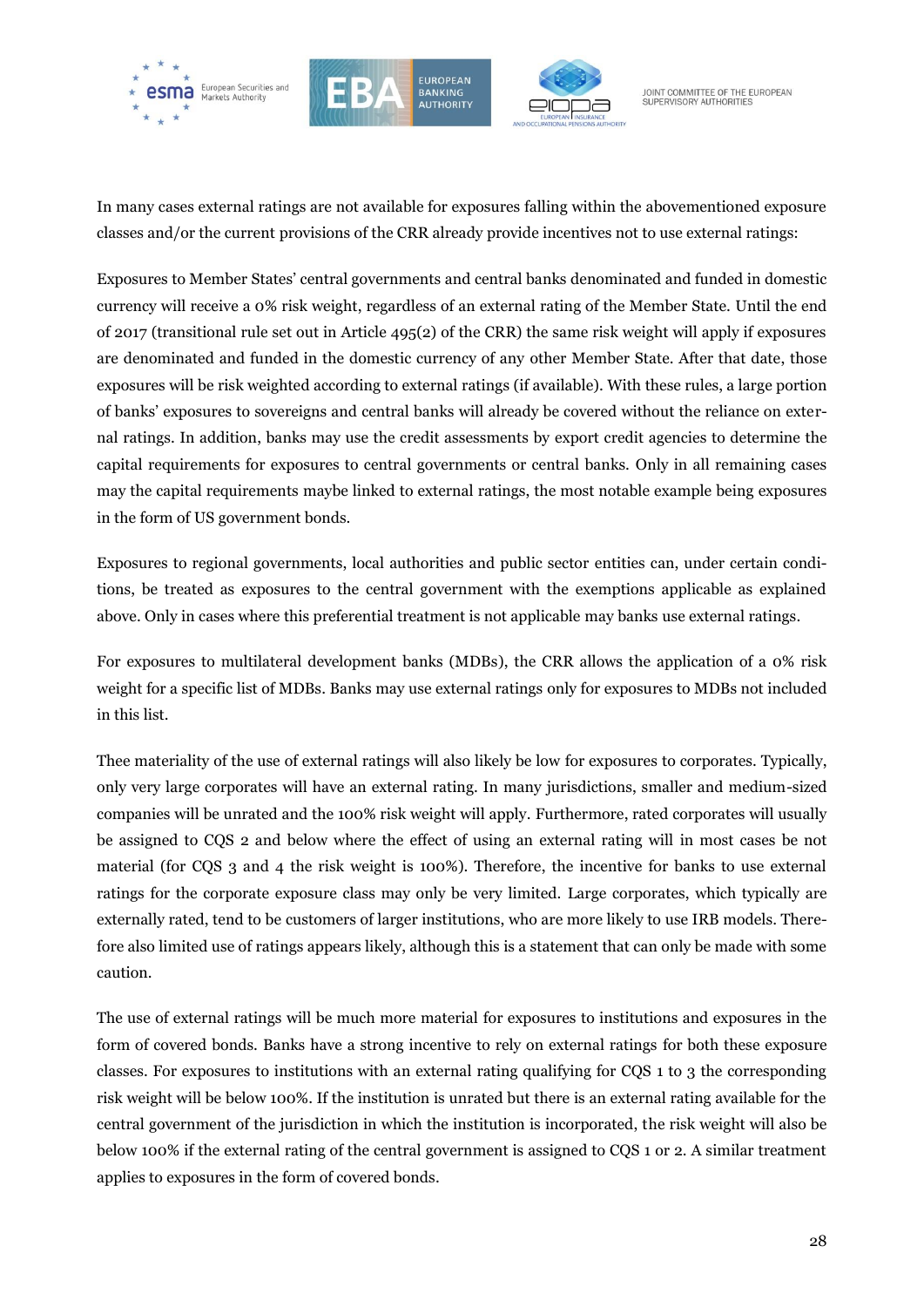





JOINT COMMITTEE OF THE EUROPEAN<br>SUPERVISORY AUTHORITIES

The use of external ratings of exposures representing securitisation positions is also very material. Institutions have a strong incentive to use external ratings because unrated securitisation positions will receive a 1.250% risk weight, subject to some limited exemptions.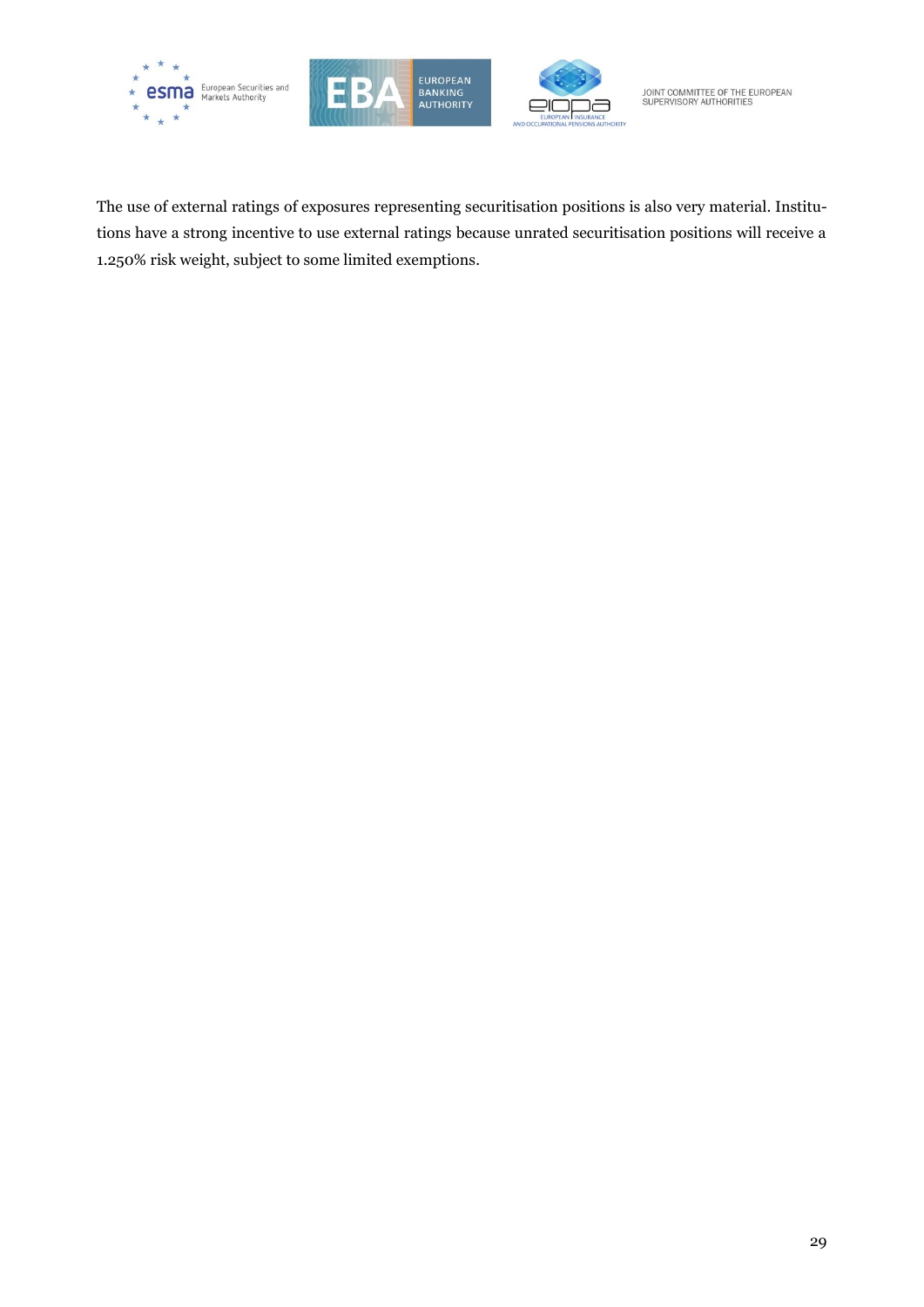





#### <span id="page-29-0"></span>**Annex II: References to credit ratings in the Solvency II Directive (Directive 2009/138/EC)**

## **Article 141 UECAI2 (Article 109a of Directive 2009/138/EC)**

General requirements

(1) An insurance or reinsurance undertaking shall nominate one or more ECAI to be used for the determination of the different parameters to derive the capital requirements of the various modules of the Solvency Capital Requirement standard formula and, where relevant, to derive the matching premium.

(2) The use of ECAI credit assessments shall be consistent and such assessments shall not be used selectively.

(3) When using credit assessments, insurance and reinsurance undertakings shall comply with the following requirements:

(a) an insurance or reinsurance undertaking which decides to use the credit assessments produced by a nominated ECAI for a certain class of items shall use those credit assessments consistently for all items belonging to that class;

(b) an insurance or reinsurance undertaking which decides to use the credit assessments produced by a nominated ECAI shall use them in a continuous and consistent way over time;

(c) an insurance or reinsurance undertaking shall only use nominated ECAI credit assessments that take into account all amounts of principal and interest owed;

(d) where only one credit assessment is available from a nominated ECAI for a rated item, that credit assessment shall be used to determine the capital requirements for that item;

(e) where two credit assessments are available from nominated ECAIs and the two correspond to different parameters for a rated item, the assessment generating the higher capital requirement shall be used;

(f) where more than two credit assessments are available from nominated ECAIs for a rated item, the two assessments generating the two lowest capital requirements shall be referred to. If the two lowest capital requirements are different, the assessment generating the higher capital requirement of those two credit assessments shall be used. If the two lowest capital requirements are the same, the assessment generating that capital requirement shall be used;

(g) where available, insurance and reinsurance undertakings shall use both solicited and unsolicited credit assessments.

(4) If an item is part of the larger or more complex exposures of the insurance or reinsurance undertaking, the undertaking shall have its own internal credit assessment of the item and allocate it to one of the seven steps in a credit quality assessment scale ('reassessment'). If the own internal credit assessment generates a lower capital requirements than the one generated by the credit assessments available from nominated ECAIs, then this own internal credit assessment shall not be considered for the purpose of this Regulation.